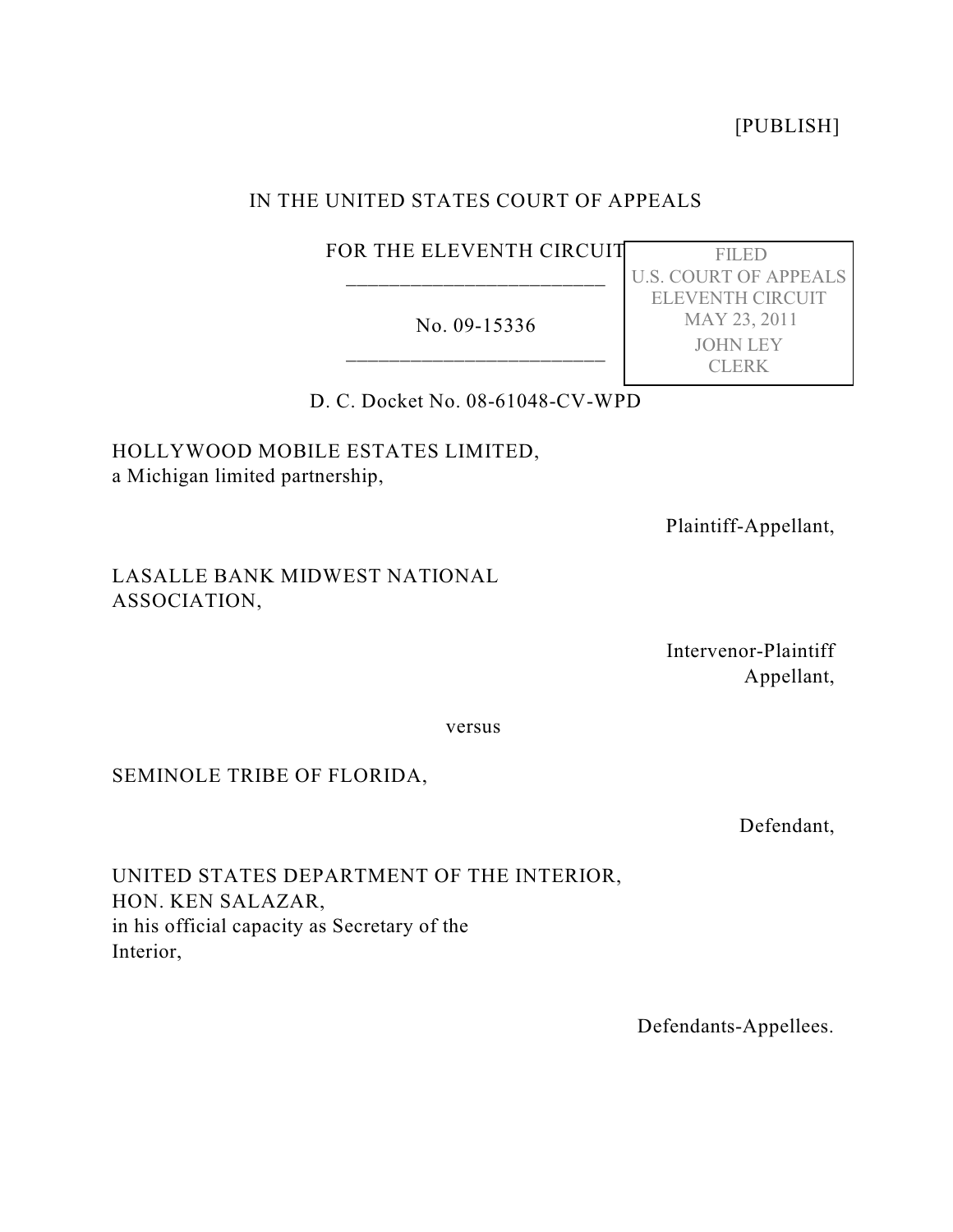Appeals from the United States District Court for the Southern District of Florida

\_\_\_\_\_\_\_\_\_\_\_\_\_\_\_\_\_\_\_\_\_\_\_\_\_

\_\_\_\_\_\_\_\_\_\_\_\_\_\_\_\_\_\_\_\_\_\_\_\_

(May 23, 2011)

Before EDMONDSON and PRYOR, Circuit Judges, and EVANS,<sup>\*</sup> District Judge. PRYOR, Circuit Judge:

This appeal presents issues of constitutional and prudential standing. The issue of constitutional standing is whether Hollywood Mobile Estates Limited alleged an injury fairly traceable to the Secretary of the Interior or redressable by the district court in a complaint that alleged that the Seminole Tribe of Florida had threatened to repossess tribal property in violation of a lease between Hollywood and the Tribe. After the Tribe repossessed the leased property, the district court denied, as futile, the motion of Hollywood for leave to amend the complaint to request injunctive relief against the Secretary under the Administrative Procedure Act, 5 U.S.C. § 551 et seq. That decision raises an issue of prudential standing: whether the interests of Hollywood are within the zone of interests protected by the Indian Long-Term Leasing Act, 25 U.S.C. § 415, and its accompanying regulations. Because we conclude that Hollywood lacked constitutional standing

Honorable Orinda D. Evans, United States District Judge for the Northern District of \* Georgia, sitting by designation.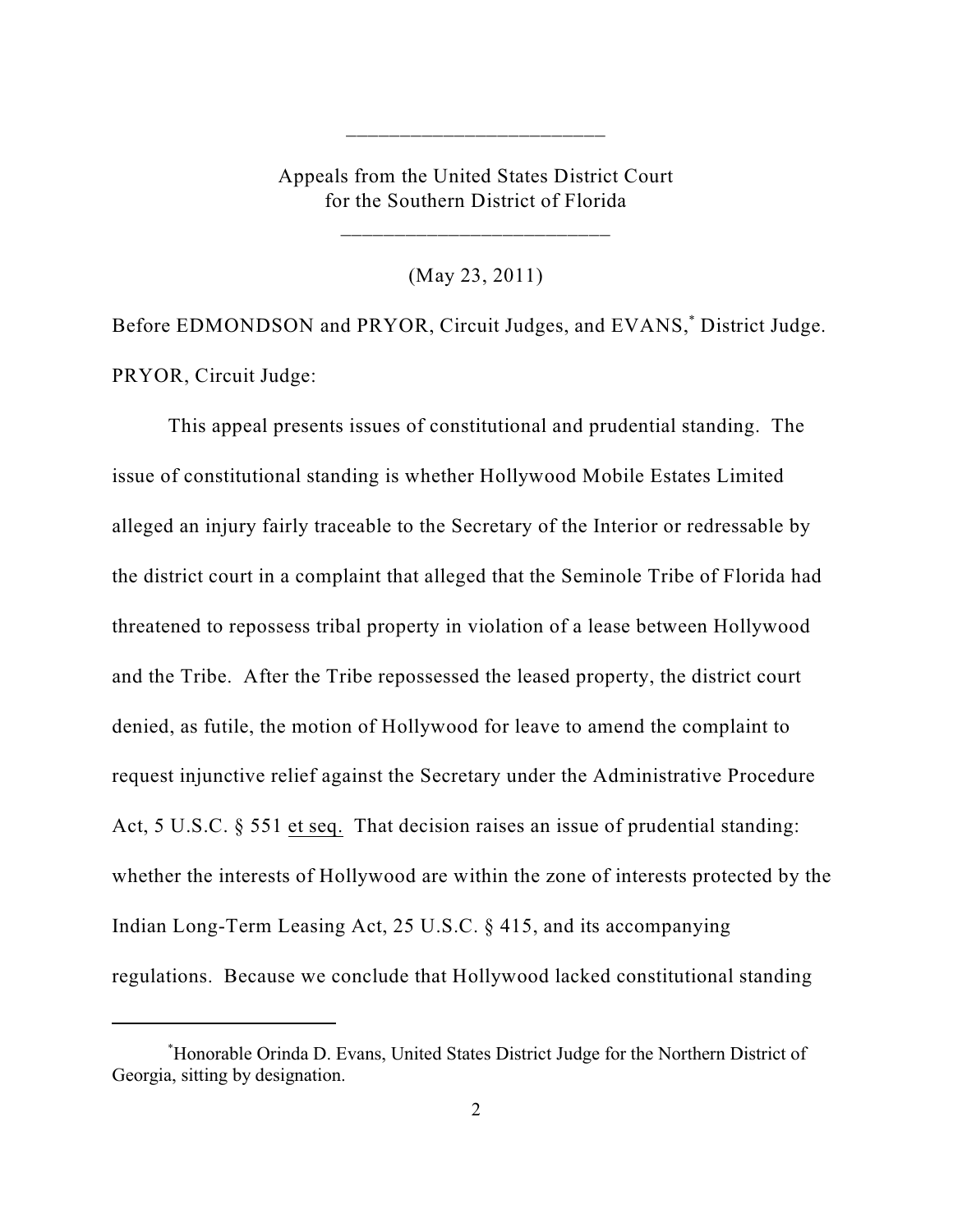to maintain its complaint, we vacate in part the judgment entered by the district court and remand with instructions to dismiss for lack of subject matter jurisdiction. Because we also conclude that Hollywood lacked prudential standing to sue the Secretary, we affirm the denial of the motion for leave to amend the complaint as futile.

### **I. BACKGROUND**

On March 11, 1969, the Seminole Tribe of Florida agreed to lease lands located within the Seminole Indian Reservation in Broward County, Florida, to Joseph L. Antonucci. The Secretary of the Interior approved the lease. The lease allowed use of the reservation property as a mobile home park with appurtenant commercial facilities, community services, and amenities for the residents. The lease provided that rent would be based either on the lessee's income from the leased property or a minimum annual amount. The lease required the lessee to provide certified statements of gross receipts each year to assist in rent calculations.

Antonucci and the Tribe first agreed to a term of 50 years for the lease and later extended that term to 55 years. The lease will expire in 2024. The lease has been modified on several occasions, each time with the Secretary's approval. In 1970, Antonucci assigned the lease to ESCOM Enterprises, and in 1975, ESCOM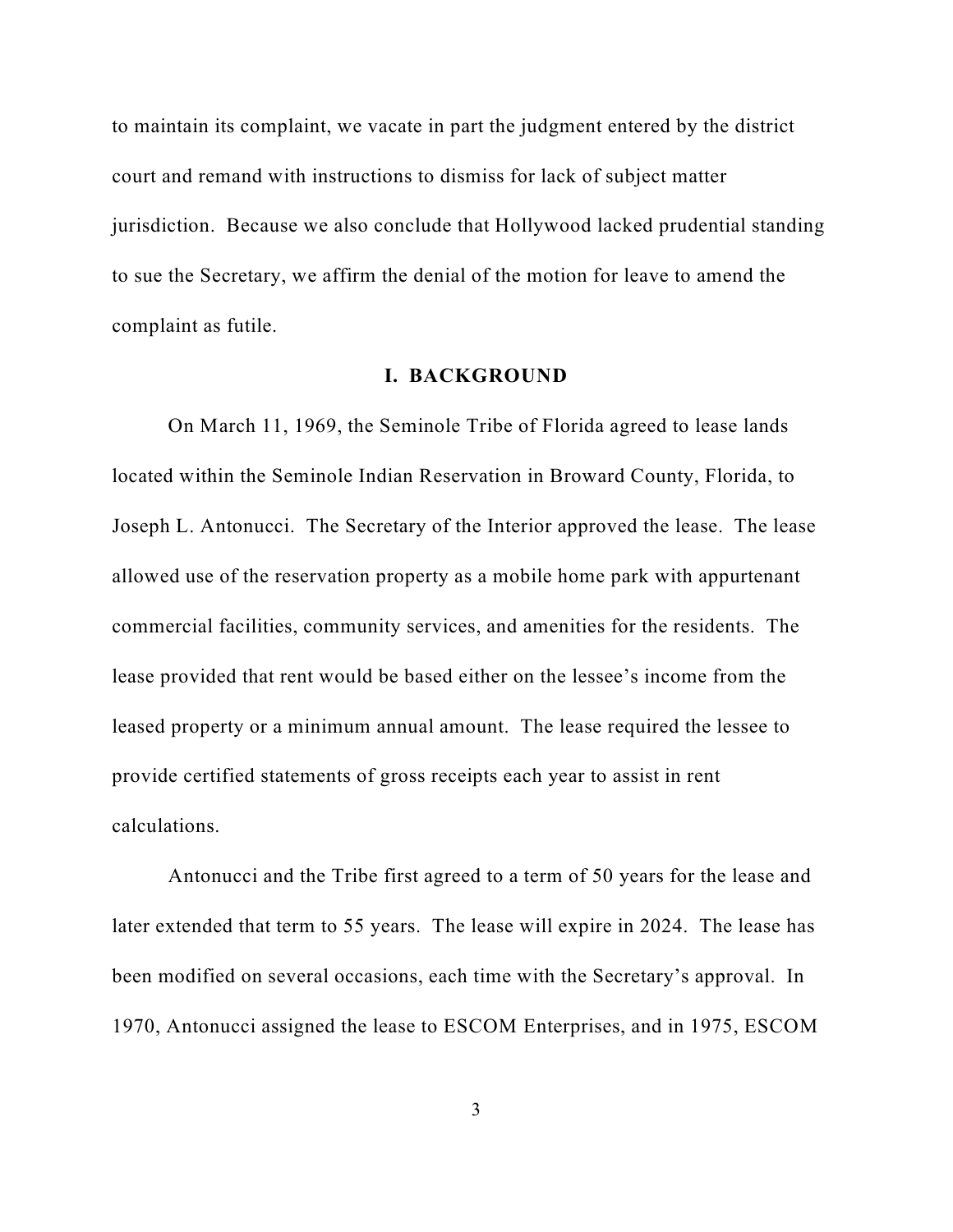assigned the lease to De Anza Properties.

In 1986, De Anza Properties assigned the lease to Hollywood Mobile Estates Limited, a Michigan limited partnership. The Tribe and the Secretary approved the assignment and agreed to a related estoppel agreement at the request of Hollywood. The estoppel agreement provided that a certified public accountant in Michigan would prepare the financial statements of Hollywood, allowed encumbrance of the leased property, and provided that the lease had no uncured default at the time of the assignment. In reliance on the estoppel agreement, Hollywood paid the Tribe \$400,000. Hollywood also agreed to pay 15 percent of its gross income from the leased property to the Tribe as rent.

Michigan National Bank-Oakland loaned Hollywood funds to acquire the lease. To secure the loan, Hollywood executed and delivered to Michigan National Bank various loan documents, including a promissory note, a mortgage that secured the note, a collateral assignment of rents and profits, and related financing statements. After a series of acquisitions, LaSalle Bank Midwest National Association acquired the interest in the mortgage. In 2008, Bank of America acquired LaSalle Bank and became the successor in interest to the mortgage.

Hollywood managed a mobile home park on the leased property and had no dispute with the Tribe about the lease until 2008. In a letter dated June 17, 2008,

4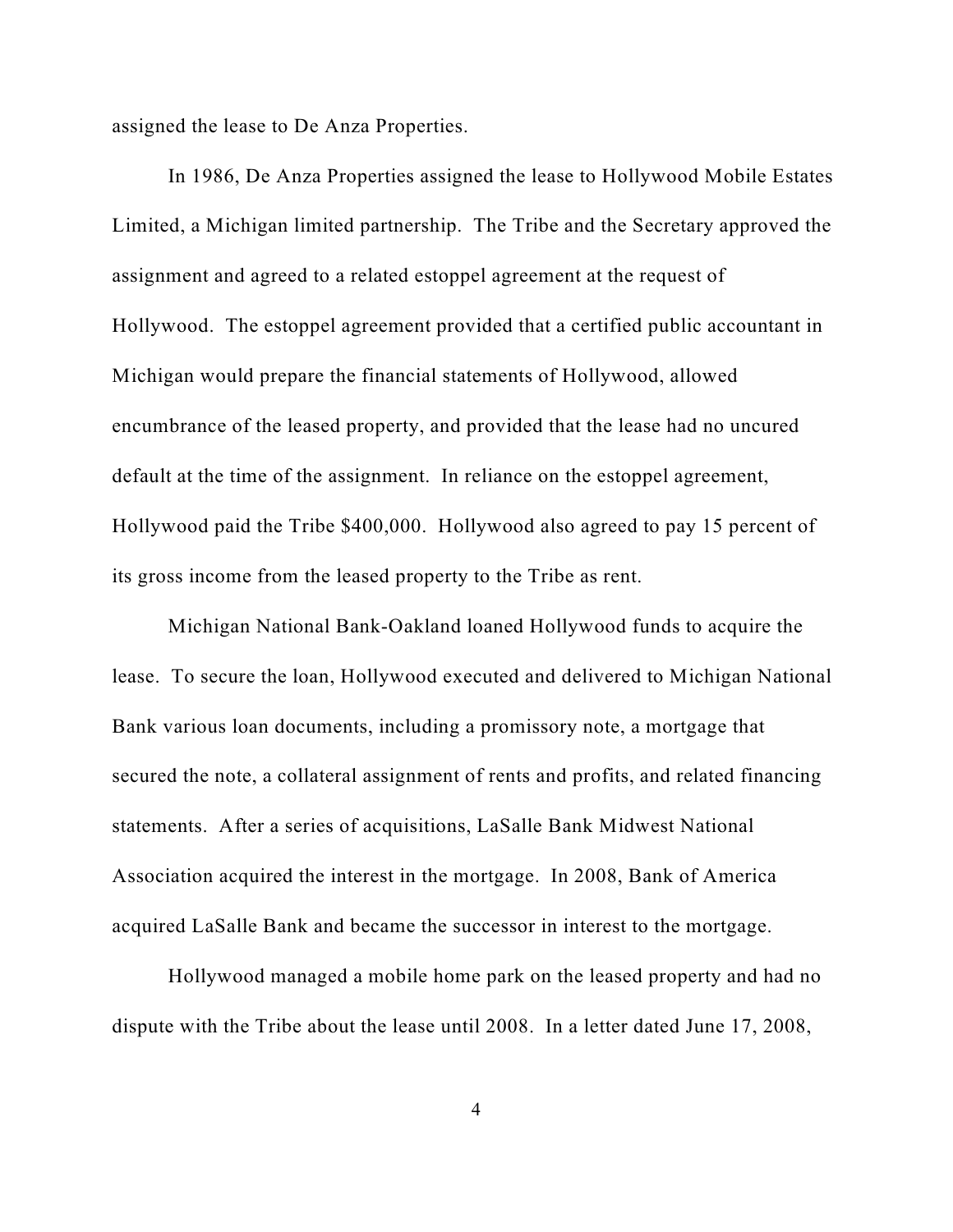the Tribe notified Hollywood of several alleged defaults on the lease. The Tribe contended that Hollywood had breached the lease when Hollywood used an accountant in Michigan to prepare financial statements instead of an accountant in Florida or California, encumbranced the leased property, and failed to put the leased property to its best use. The letter also stated that the Tribe might repossess the leased property. On July 3, 2008, Hollywood responded with a letter to the Tribe that denied any default or breach and demanded arbitration of the dispute.

Hollywood filed a complaint in the district court on July 8, 2008. Hollywood alleged that it was "threatened with irreparable injury if the Tribe resort[ed] to self-help and reenter[ed] . . . the property" and requested the district court to "enter a temporary restraining order or a preliminary injunction to restrain and enjoin any reentry and/or retaking of the leased premises." The complaint named as defendants the Tribe and Dirk Kempthorne in his official capacity as Secretary of the Interior. The complaint described the Secretary as "the approving and indispensable party pursuant to the Lease" who had "the overall responsibility for administering the actions taken by the Department of the Interior." The complaint alleged that the Secretary had approved and ratified the lease and that the lease required arbitration if Hollywood, the Tribe, and the Secretary could not resolve a dispute about the lease. The complaint also alleged that Hollywood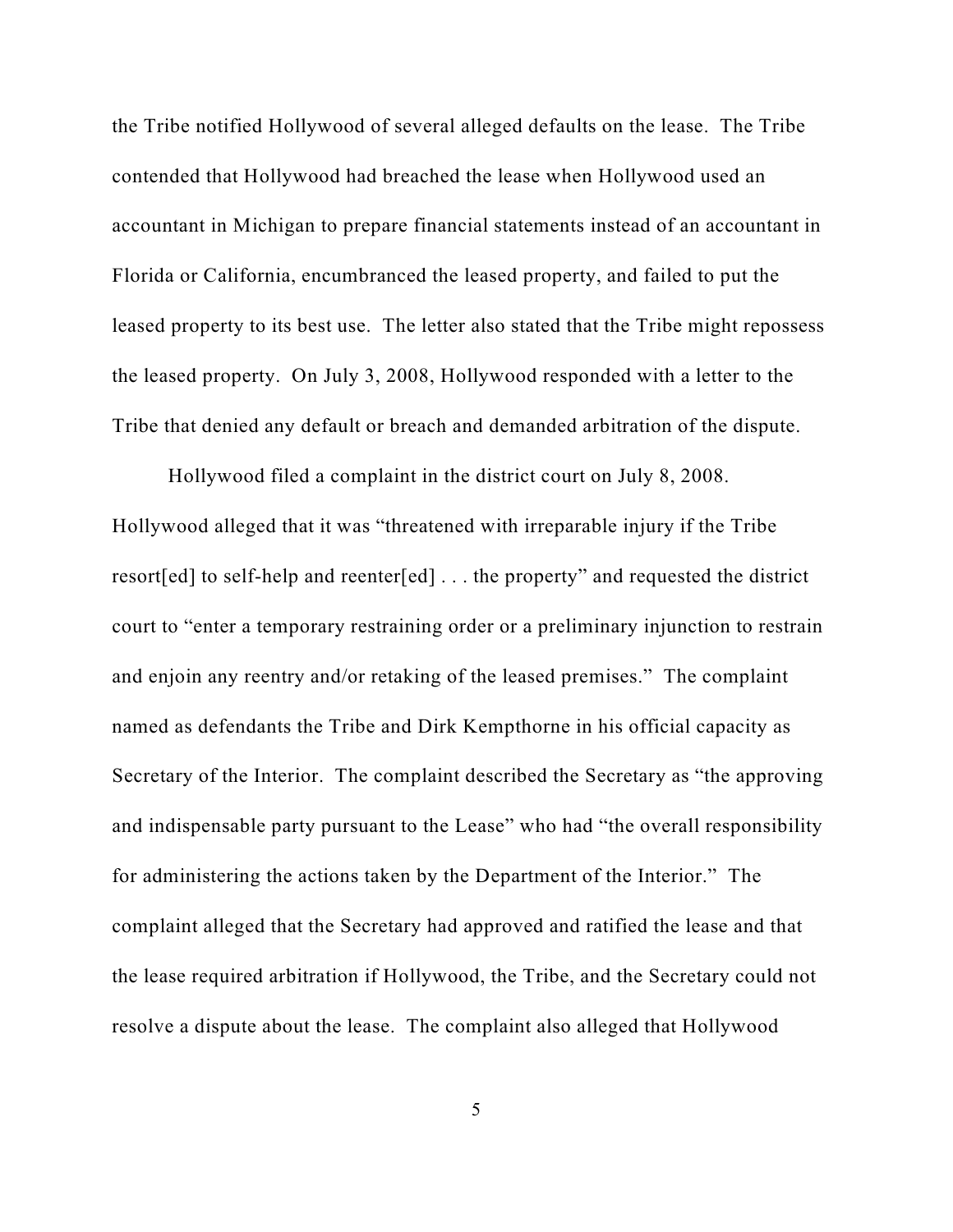"ha[d] a good faith belief and concern that the Tribe [would] resort to self help and reenter and retake the leased premises" because the Tribe had previously utilized self-help to repossess a water and sewer treatment facility in violation of a separate lease with Hollywood.

Hollywood also filed an emergency motion for a preliminary injunction that sought to prohibit the Tribe from using self-help to evict Hollywood from the leased property. The Tribe nonetheless forcibly evicted Hollywood before the district court decided the emergency motion. The Tribe has since remained in possession of the leased property, collected rental income from the mobile home park residents each month, and refused to remit this rental income to Hollywood or LaSalle Bank. The district court denied the emergency motion of Hollywood on the ground that tribal sovereign immunity would likely prevent Hollywood from prevailing on the merits.

After Hollywood filed its complaint, the Tribe initiated an administrative proceeding and requested that Franklin Keel, Eastern Region Director of the Bureau of Indian Affairs, cancel the lease. After Keel received submissions from both Hollywood and the Tribe, he denied the request to cancel the lease. Keel stated that he had determined that Hollywood had not breached the lease. The Tribe appealed Keel's decision to the Interior Board of Indian Appeals. That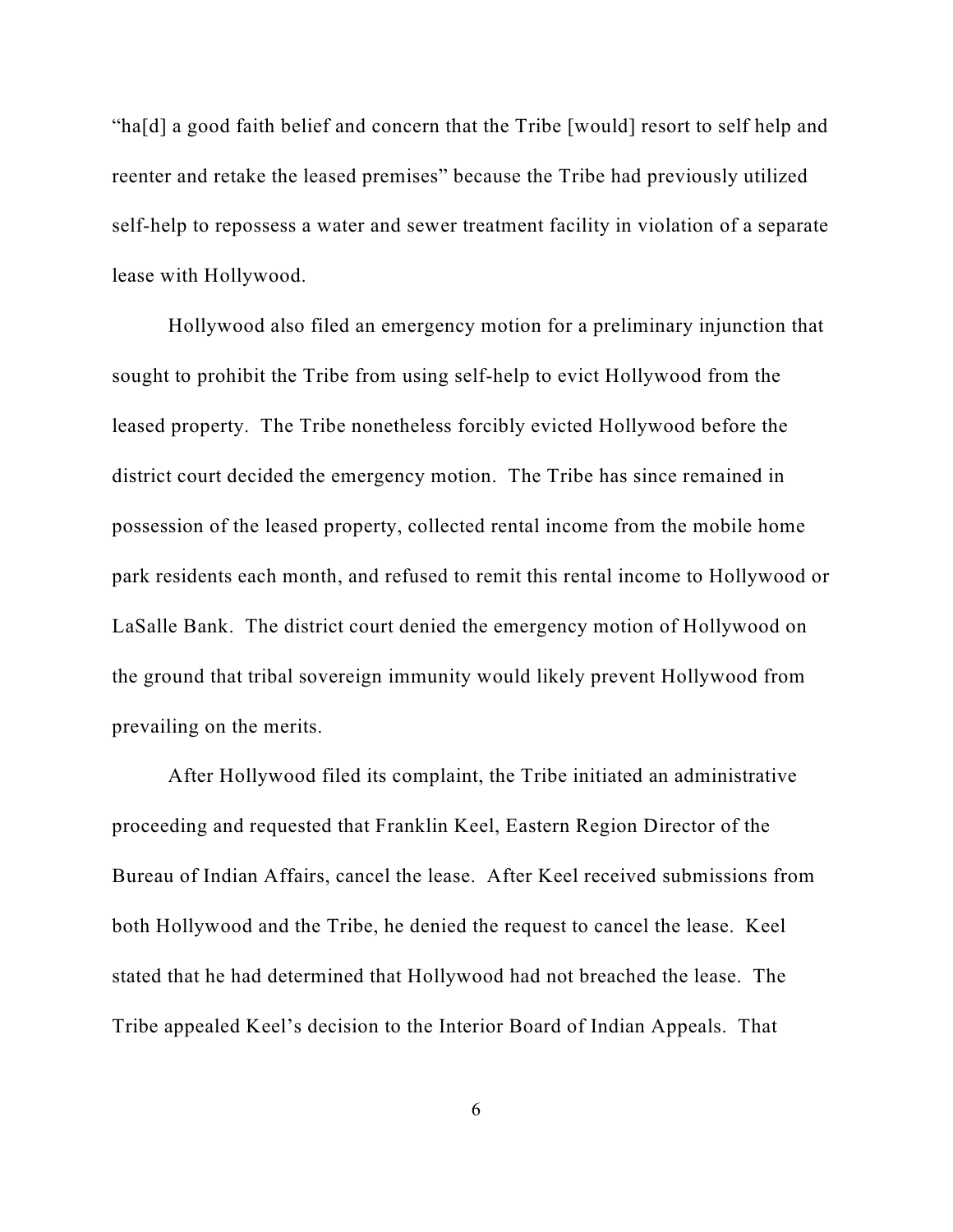administrative appeal is still pending.

Hollywood moved to dismiss the Tribe after it asserted sovereign immunity, and the district court granted that motion. The district court also granted the request of LaSalle Bank to intervene as a plaintiff.

The Secretary moved to dismiss the complaint based on sovereign immunity, failure to exhaust administrative remedies, and failure to join the Tribe as an indispensable party. Hollywood then moved for leave to file an amended and supplemental complaint. Hollywood later filed a revised version of its amended complaint in which it alleged that the "refusal and failure of the [Secretary and Keel] to enforce the lease, preserve the property interests of [Hollywood] and place [Hollywood] back in possession of the property constitute[d] ultra vires actions and constitute[d] final agency action causing irreparable harm." Hollywood cited both the Mandamus and Venue Act, 28 U.S.C. § 1361, and the Administrative Procedure Act, 5 U.S.C. § 551 et seq., as authorities for granting relief. In a related motion, Hollywood alleged that "[m]oney damages are not sought in this case—only an injunction to compel the Secretary to enforce the lease by placing Hollywood . . . back into possession of the leasehold premises." Hollywood argued that "by refusing to enforce the lease and immediately return the possessory interest, [the Secretary and Keel] have arrived at an immediately effective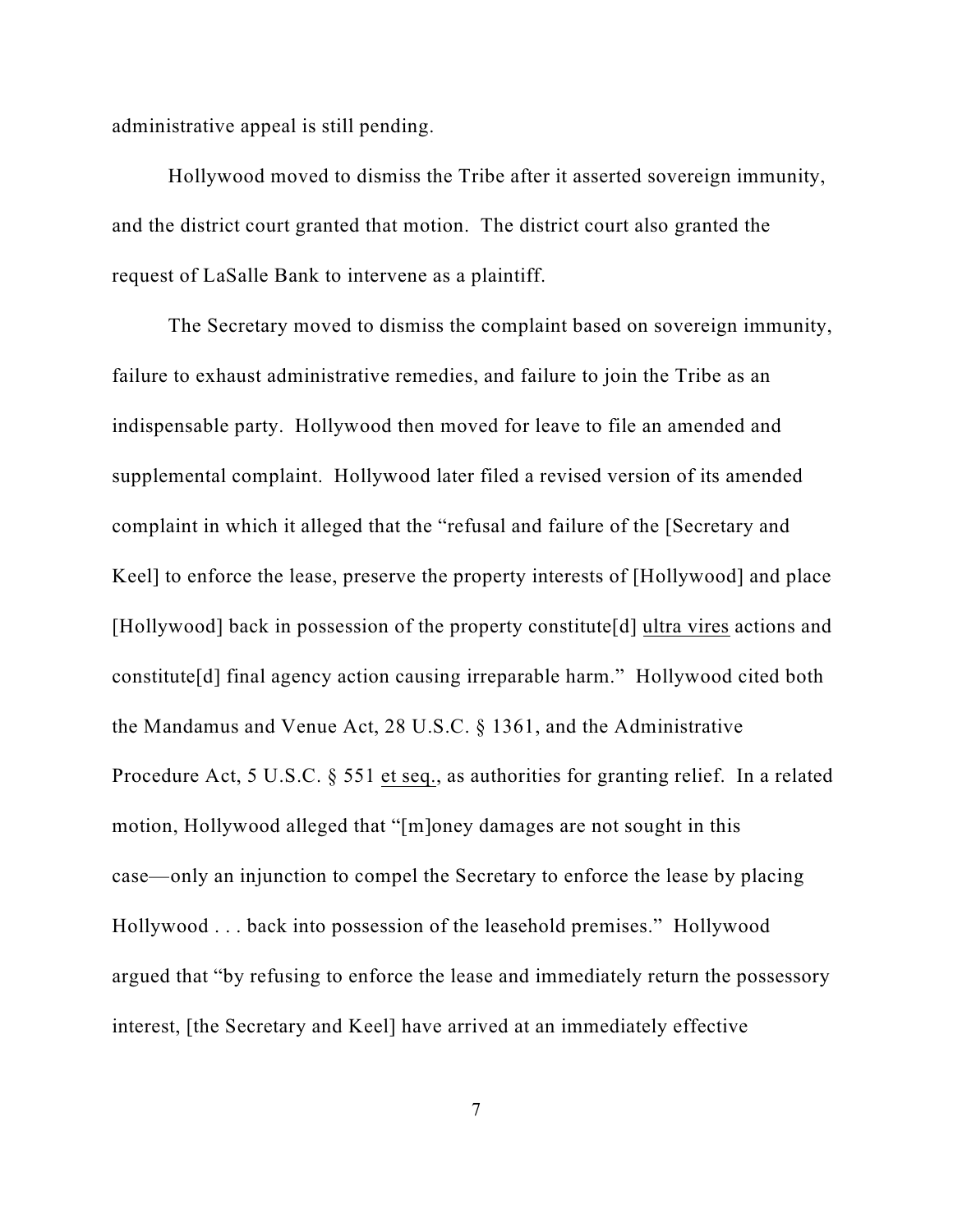definitive position that inflicts an actual, concrete injury; an injury that directly affects Hollywood . . . in ways that are irreparable." LaSalle Bank did not file a motion for leave to amend or otherwise join the motion of Hollywood.

The district court denied the motion of Hollywood for leave to amend the complaint and dismissed the action with prejudice for failure to state a claim upon which relief can be granted. The district court construed the complaint as a petition for a writ of mandamus and determined that Hollywood had failed to establish that the Secretary had a nondiscretionary duty to remove the Tribe from the leased property. The court concluded that the proposed amendment to the complaint was futile because it sought the same relief.

Hollywood moved for reconsideration on the ground that the district court should have withheld its decision until the completion of the administrative appeal filed by the Tribe. The district court denied that motion. Hollywood and LaSalle Bank appealed the dismissal of the complaint, the denial of leave to amend, and the denial of reconsideration, and we directed the parties to be prepared to discuss at oral argument whether they had standing to sue the Secretary in the light of the holdings of our sister circuits in Rosebud Sioux Tribe v. McDivitt, 286 F.3d 1031 (8th Cir. 2002), and San Xavier Development Authority v. Charles, 237 F.3d 1149 (9th Cir. 2001).

8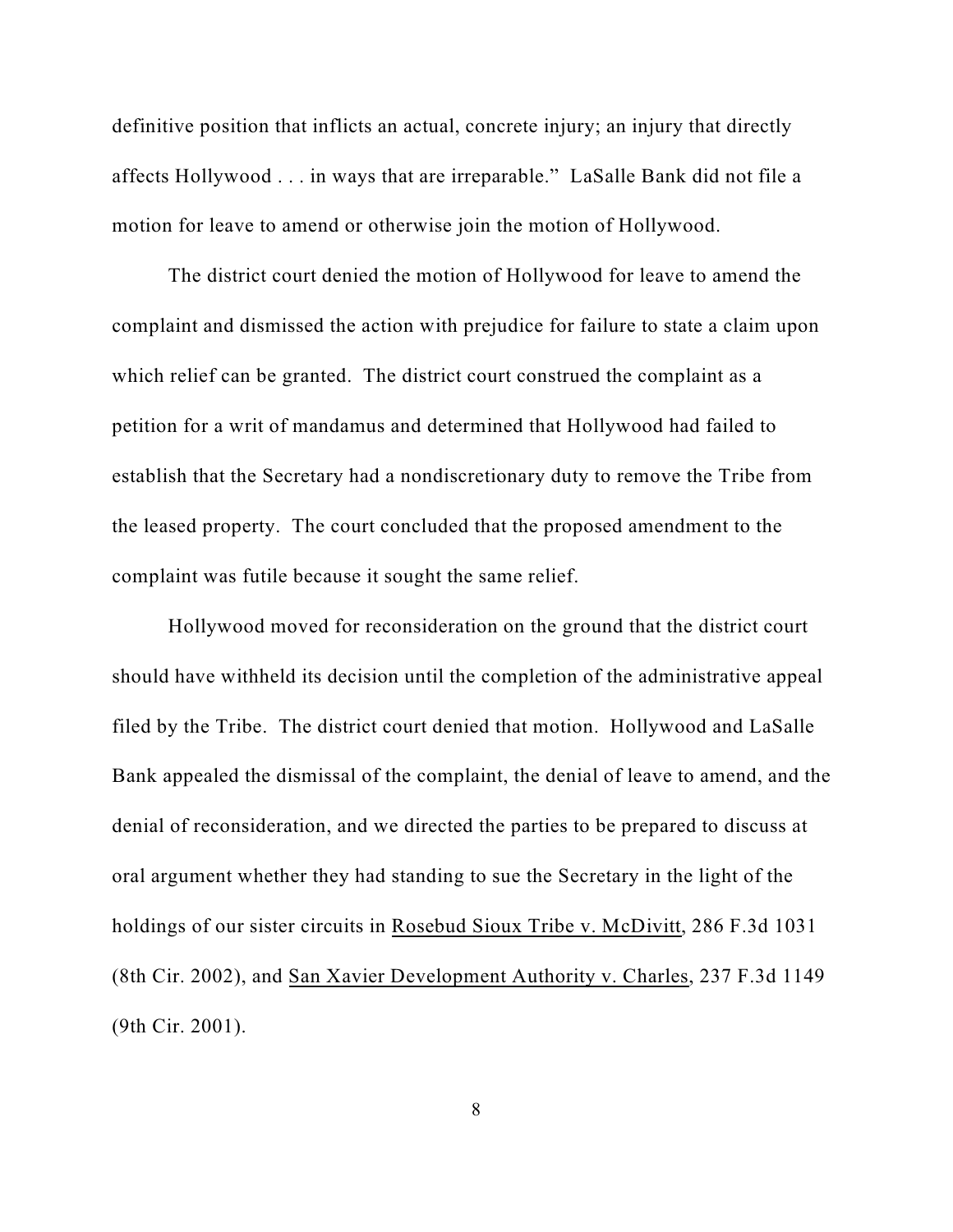#### **II. STANDARD OF REVIEW**

"We review issues of standing de novo." Common Cause/Ga. v. Billups, 554 F.3d 1340, 1349 (11th Cir. 2009). "We review the denial of a motion to amend a complaint for an abuse of discretion," but "when the district court denies the plaintiff leave to amend due to futility, we review the denial de novo because it is concluding that as a matter of law an amended complaint would necessarily fail." Fla. Evergreen Foliage v. E.I. DuPont De Nemours & Co., 470 F.3d 1036, 1040 (11th Cir. 2006) (internal quotation marks omitted).

### **III. DISCUSSION**

We divide our discussion in two parts. First, we explain that Hollywood, in its initial complaint, failed to allege constitutional standing to sue the Secretary. Second, we explain that the district court did not err when it denied the motion of Hollywood for leave to amend the complaint because the proposed amendment was futile for lack of prudential standing.

*A. Hollywood Failed to Allege Constitutional Standing to Sue the Secretary.*

Article III of the United States Constitution limits the jurisdiction of federal courts to "Cases" and "Controversies," U.S. Const. Art. III, § 2, and "the core component of standing is an essential and unchanging part of the case-orcontroversy requirement of Article III." Lujan v. Defenders of Wildlife, 504 U.S.

9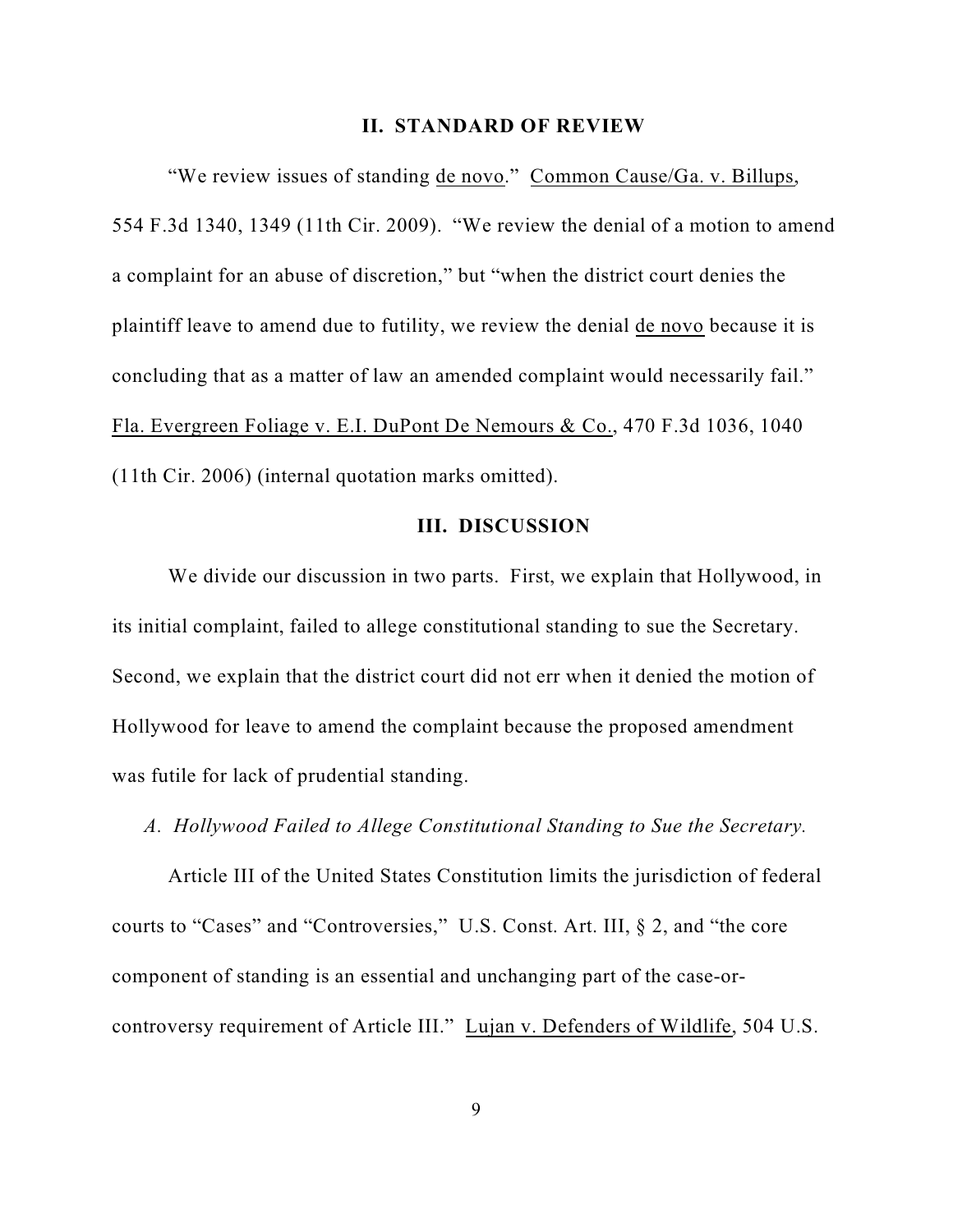555, 560, 112 S. Ct. 2130, 2136 (1992). Standing "determin[es] the power of the court to entertain the suit." Warth v. Seldin, 422 U.S. 490, 498, 95 S. Ct. 2197, 2205 (1975). "In the absence of standing, a court is not free to opine in an advisory capacity about the merits of a plaintiff's claims, and the court is powerless to continue." CAMP Legal Def. Fund, Inc. v. City of Atlanta, 451 F.3d 1257, 1269 (11th Cir. 2006) (citations and internal quotation marks omitted). "We are obligated to address jurisdictional questions sua sponte." Frulla v. CRA Holdings, Inc., 543 F.3d 1247, 1250 (11th Cir. 2008).

"Article III standing must be determined as of the time at which the plaintiff's complaint is filed," Focus on the Family v. Pinellas Suncoast Transit Auth., 344 F.3d 1263, 1275 (11th Cir. 2003), and "the standing inquiry requires careful judicial examination of a complaint's allegations to ascertain whether the particular plaintiff is entitled to an adjudication of the particular claims asserted," Allen v. Wright, 468 U.S. 737, 752, 104 S. Ct. 3315, 3325 (1984). "'[W]e should not speculate concerning the existence of standing'" because we "'lack[] the power to create jurisdiction by embellishing a deficient allegation of injury.'" DiMaio v. Democratic Nat'l Comm., 520 F.3d 1299, 1301 (11th Cir. 2008) (quoting Elend v. Basham, 471 F.3d 1199, 1206 (11th Cir. 2006)).

The Supreme Court has explained that the "irreducible constitutional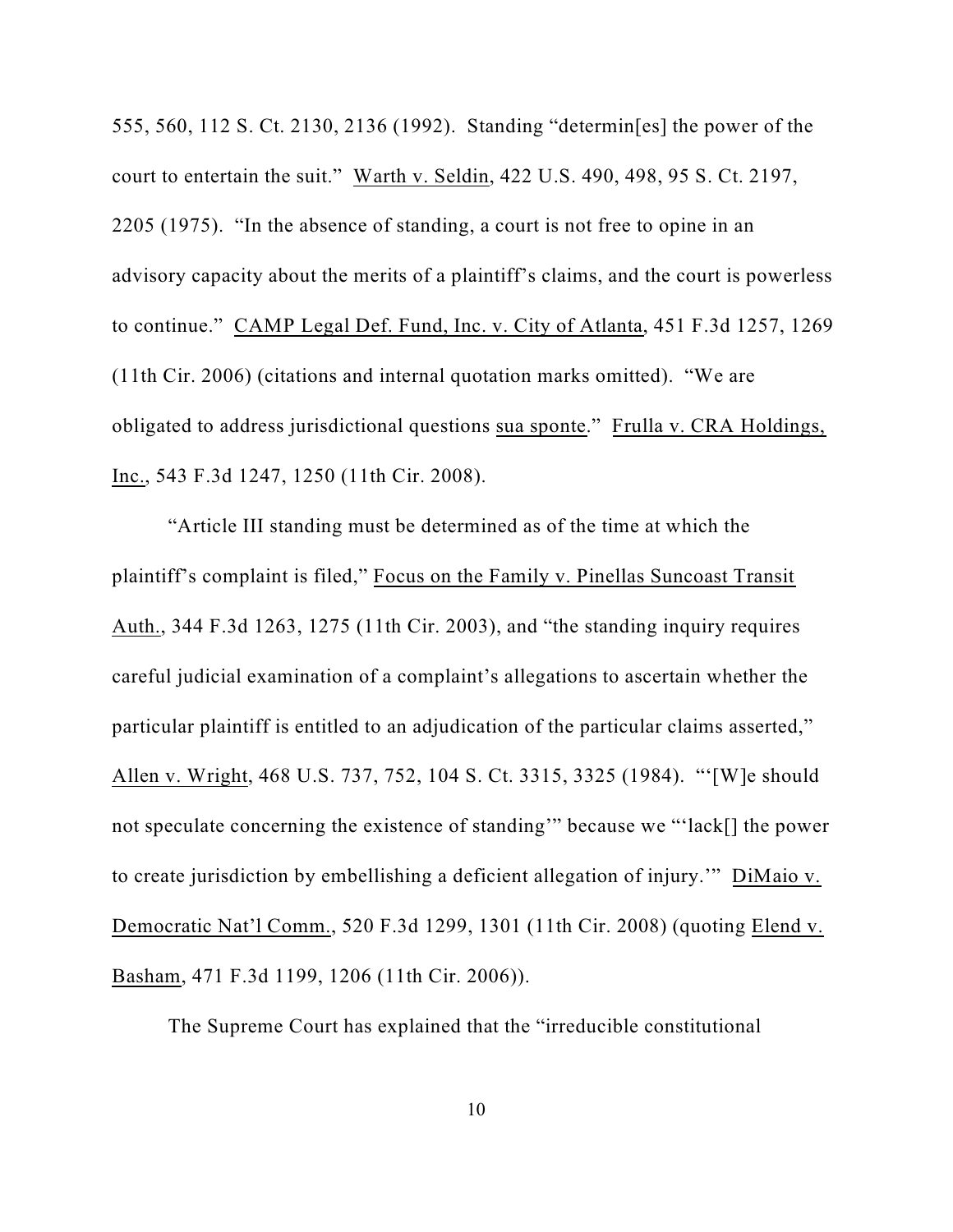minimum" of standing under Article III consists of three elements: an actual or imminent injury, causation, and redressability. Lujan, 504 U.S. at 560–61, 112 S. Ct. at 2136; see also Dermer v. Miami-Dade Cnty., 599 F.3d 1217, 1220 (11th Cir. 2010); Steele v. Nat'l Firearms Act Branch, 755 F.2d 1410, 1413–14 (11th Cir. 1985). "The party invoking federal jurisdiction bears the burden of proving standing." Bischoff v. Osceola Cnty., Fla., 222 F.3d 874, 878 (11th Cir. 2000). We must examine the complaint filed by Hollywood to determine whether it pleaded these three elements.

Hollywood alleged an imminent injury. The injury-in-fact element requires "an invasion of a legally protected interest which is (a) concrete and particularized, and (b) actual or imminent, not conjectural or hypothetical." Lujan, 504 U.S. at 560, 112 S. Ct. at 2136 (footnote, citations, and internal quotation marks omitted). Hollywood satisfied this requirement when it sought "a temporary restraining order or a preliminary injunction to restrain and enjoin any reentry and/or retaking of the leased premises" because Hollywood was "threatened with irreparable injury if the Tribe resort[ed] to self-help and reenter[ed] . . . the property." Hollywood alleged that the Tribe had previously resorted to self-help to repossess other property Hollywood had leased. The Tribe later carried out its threat by forcibly evicting Hollywood from the leased property, despite Keel's determination that Hollywood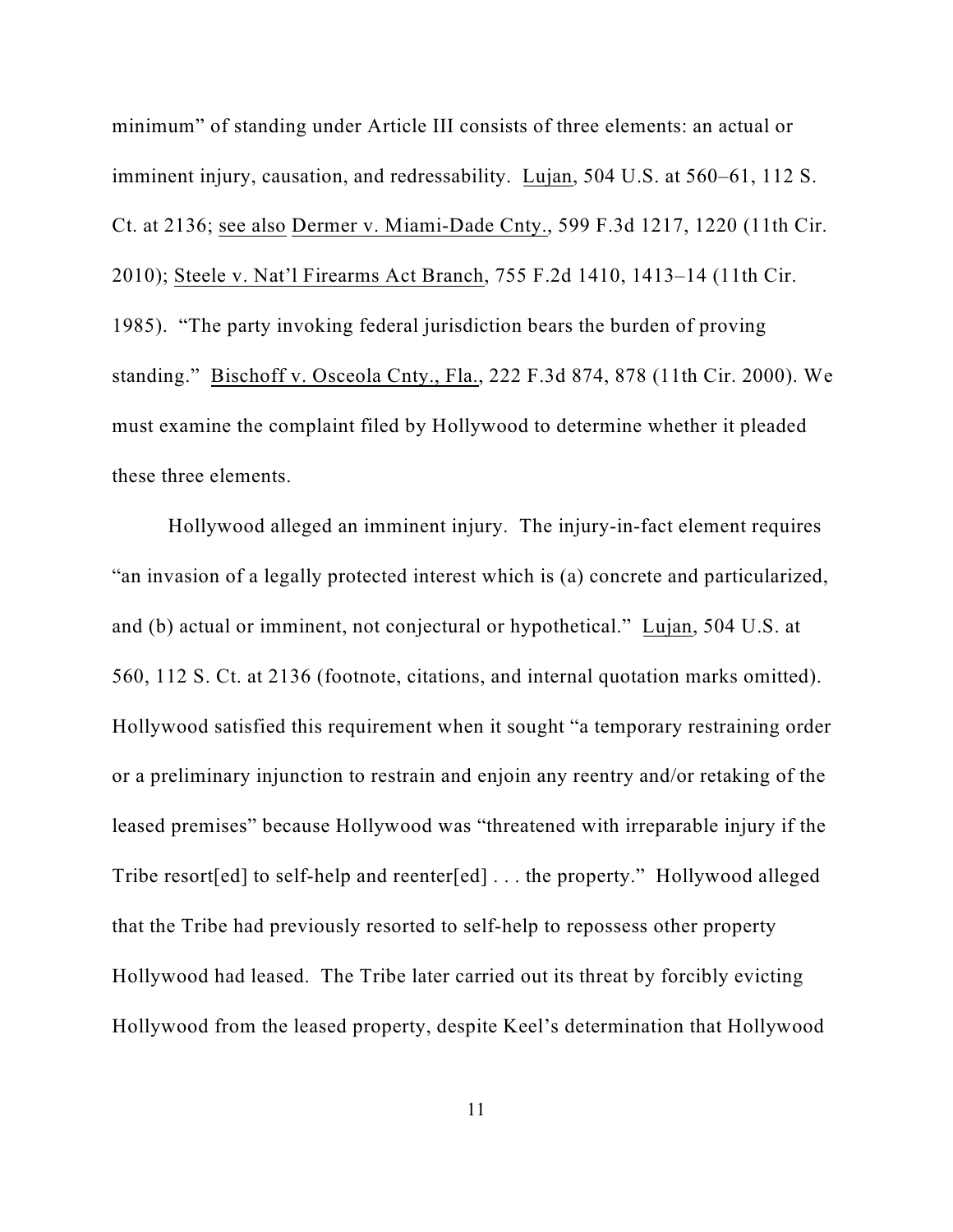had not breached the lease, and by collecting rent that otherwise would have been paid to Hollywood.

Although Hollywood alleged an imminent injury, Hollywood failed to allege that its injury was fairly traceable to the Secretary. The causation element of Article III standing requires "a causal connection between the injury and the conduct complained of—the injury has to be fairly traceable to the challenged action of the defendant, and not the result of the independent action of some third party not before the court." Lujan, 504 U.S. at 560, 112 S. Ct. at 2136 (alterations and internal quotation marks omitted). Hollywood named the Secretary as a defendant and described some responsibilities of his office, but failed to allege an action of the Secretary that had caused Hollywood any injury. Hollywood instead sought to enjoin the Tribe from repossessing the leased property because the Tribe had threatened to do so.

Our decision in Doe v. Pryor, where we held that a plaintiff's injuries were not fairly traceable to a public official because the plaintiff had failed to allege how that official had caused those injuries, 344 F.3d 1282, 1285 (11th Cir. 2003), is instructive. In Doe, several plaintiffs filed suit against the Attorney General of Alabama to enjoin enforcement of a statute that made "deviate sexual intercourse" a criminal offense, Ala. Code § 13A-6-65(a)(3). Doe, 344 F.3d at 1283–84. One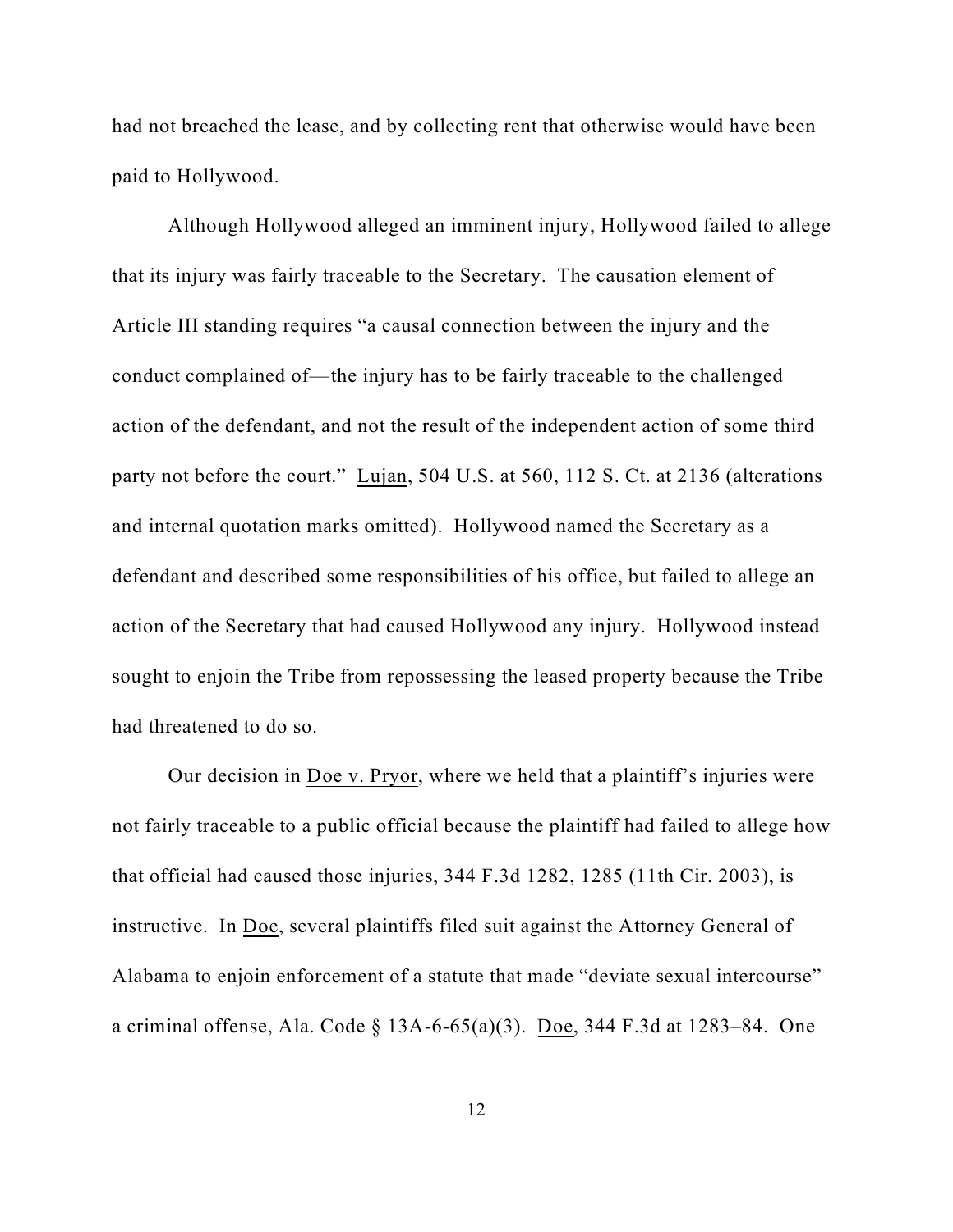of the plaintiffs alleged that she had lost a custody dispute in a state court, which had cited the challenged statute in its decision. See Ex parte J.M.F., 730 So. 2d 1190, 1196 n.5 (Ala. 1998). After the Supreme Court decided Lawrence v. Texas, 539 U.S. 558, 123 S. Ct. 2472 (2003), the Attorney General of Alabama conceded that the challenged statute was no longer enforceable, Doe, 344 F.3d at 1283. We held that the plaintiff who had lost the custody dispute lacked standing because her injuries were not fairly traceable to any alleged act of the Attorney General: "The only defendant in this case is the Alabama Attorney General, and the only injuries [the plaintiff] has alleged stem from a state court custody proceeding in which the Attorney General played no role. The Attorney General has taken no . . . 'challenged action.'" Id. at 1285. See also S. Pac. Transp. Co. v. Brown, 651 F.2d

613, 614–15 (9th Cir. 1980).

The same is true here. Hollywood alleged an imminent injury related to the leased property: that is, a forcible eviction. But the Secretary played no role in that action. The Tribe acted unilaterally against Hollywood.

"It is the plaintiff's burden to plead and prove . . . causation . . . ." Steele, 755 F.2d at 1414. Hollywood failed to satisfy this burden because it did not allege that the Secretary had caused Hollywood any injury. For that reason, the district court should have dismissed the complaint of Hollywood for lack of subject matter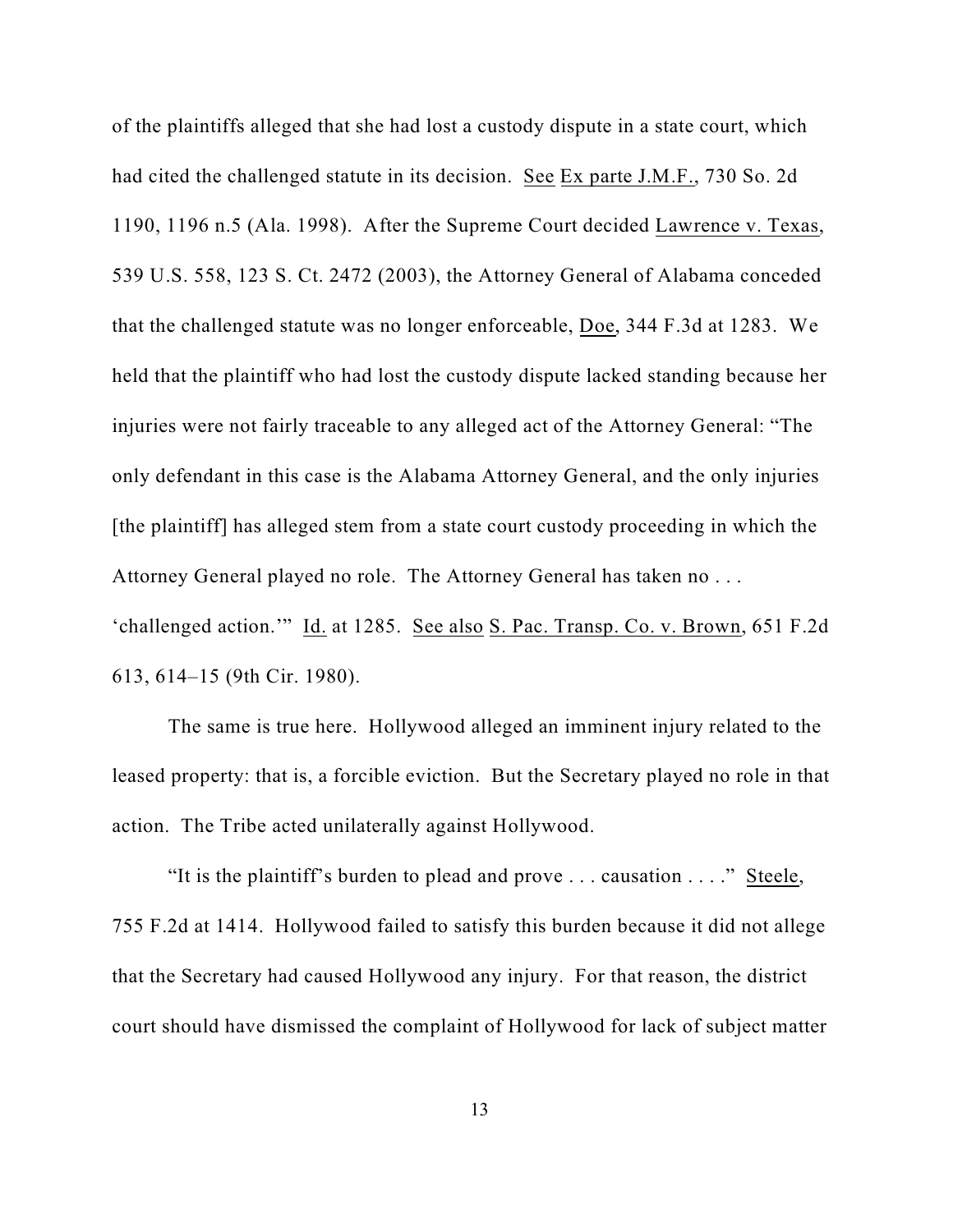jurisdiction.

Even apart from its failure to allege causation, Hollywood also failed to allege that its injury was redressable by the district court. The element of redressability requires that "it must be likely, as opposed to merely speculative, that the injury will be redressed by a favorable decision." Lujan, 504 U.S. at 561, 112 S. Ct. at 2136 (internal quotation marks omitted). "Redressability is established when a favorable decision would amount to a significant increase in the likelihood that the plaintiff would obtain relief that directly redresses the injury suffered." Mulhall v. UNITE HERE Local 355, 618 F.3d 1279, 1290 (11th Cir. 2010) (alteration and internal quotation marks omitted). We must be able "to ascertain from the record whether the relief requested is likely to redress the alleged injury," Steele, 755 F.2d at 1415, and if we cannot, then we do not have jurisdiction to entertain the appeal. See DiMaio, 520 F.3d at 1303 (dismissing complaint for lack of standing because it did not "suggest in any way how [the] 'injury' could be redressed by a favorable judgment"). Hollywood failed to allege what the Secretary could have done to prevent the Tribe from repossessing the leased property or cite any authority that empowered the Secretary to act for the benefit of Hollywood. "It is the plaintiff's burden to plead and prove . . . redressability," Steele, 755 F.2d at 1414, and Hollywood failed to satisfy this burden. For this additional reason, the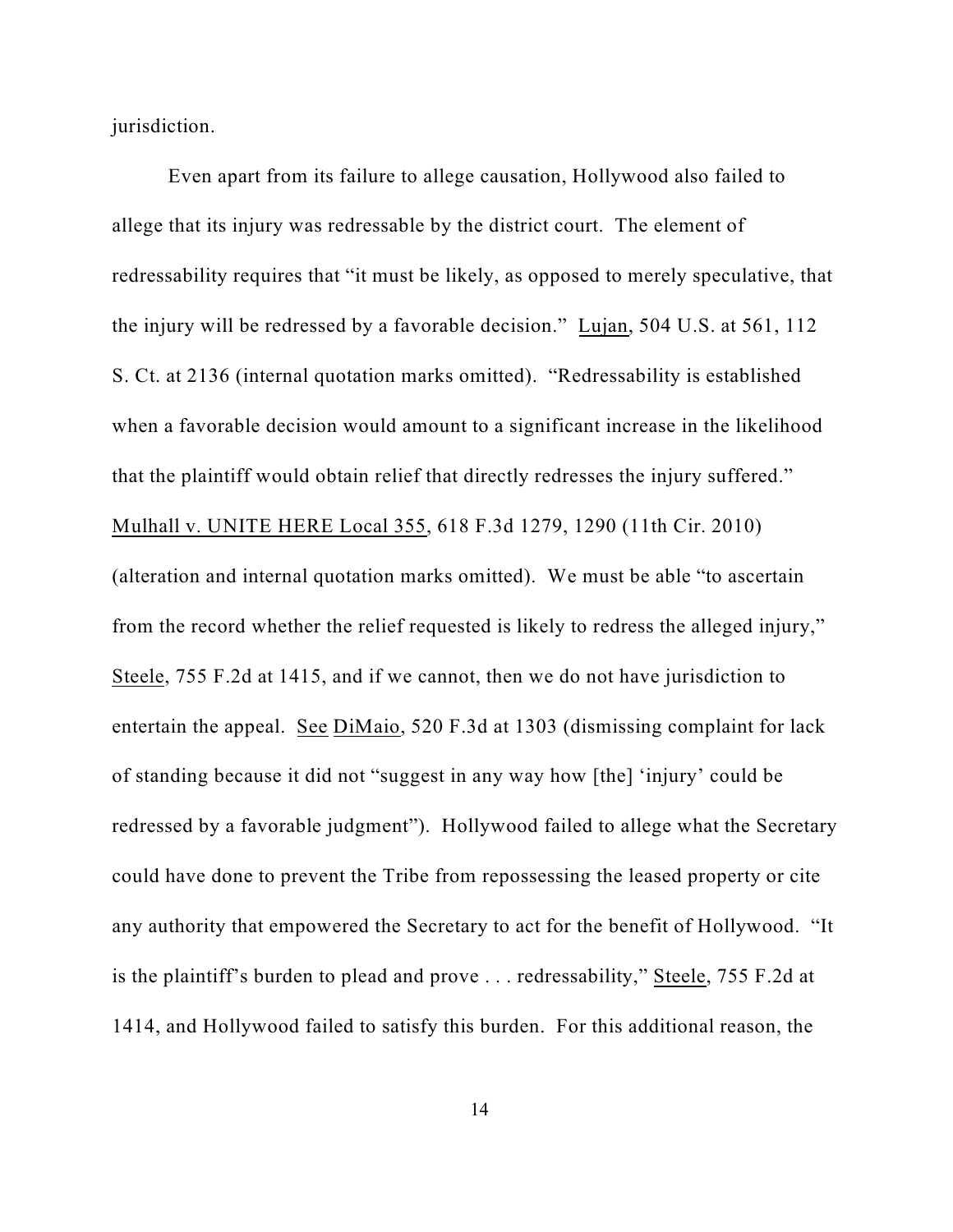district court should have dismissed the complaint of Hollywood for lack of subject matter jurisdiction.

Although the district court later allowed LaSalle Bank to intervene, LaSalle Bank added no new allegation of injury fairly traceable to the Secretary or redressable by the district court. In fact, LaSalle Bank failed to attach a copy of its pleading in intervention to its motion as required by Federal Rule of Civil Procedure 24(c). That failure means that LaSalle Bank also did not establish constitutional standing to sue the Secretary.

### *B. The District Court Did Not Err When It Denied Hollywood Leave to Amend the Complaint.*

Hollywood contends that the district court erred when it denied, as futile, the motion of Hollywood for leave to file an amended complaint, but Hollywood lacked prudential standing to maintain that complaint. The interests of Hollywood are not arguably within the zone of interests protected by the Indian Long-Term Leasing Act, 25 U.S.C. § 415, and its accompanying regulations, which govern the lease between Hollywood and the Tribe. The district court reached the correct result, even if for the wrong reason.

Our discussion of the denial of the motion for leave to file an amended complaint is divided in two parts. First, we explain that the amended complaint proposed by Hollywood should be construed as a request for a mandatory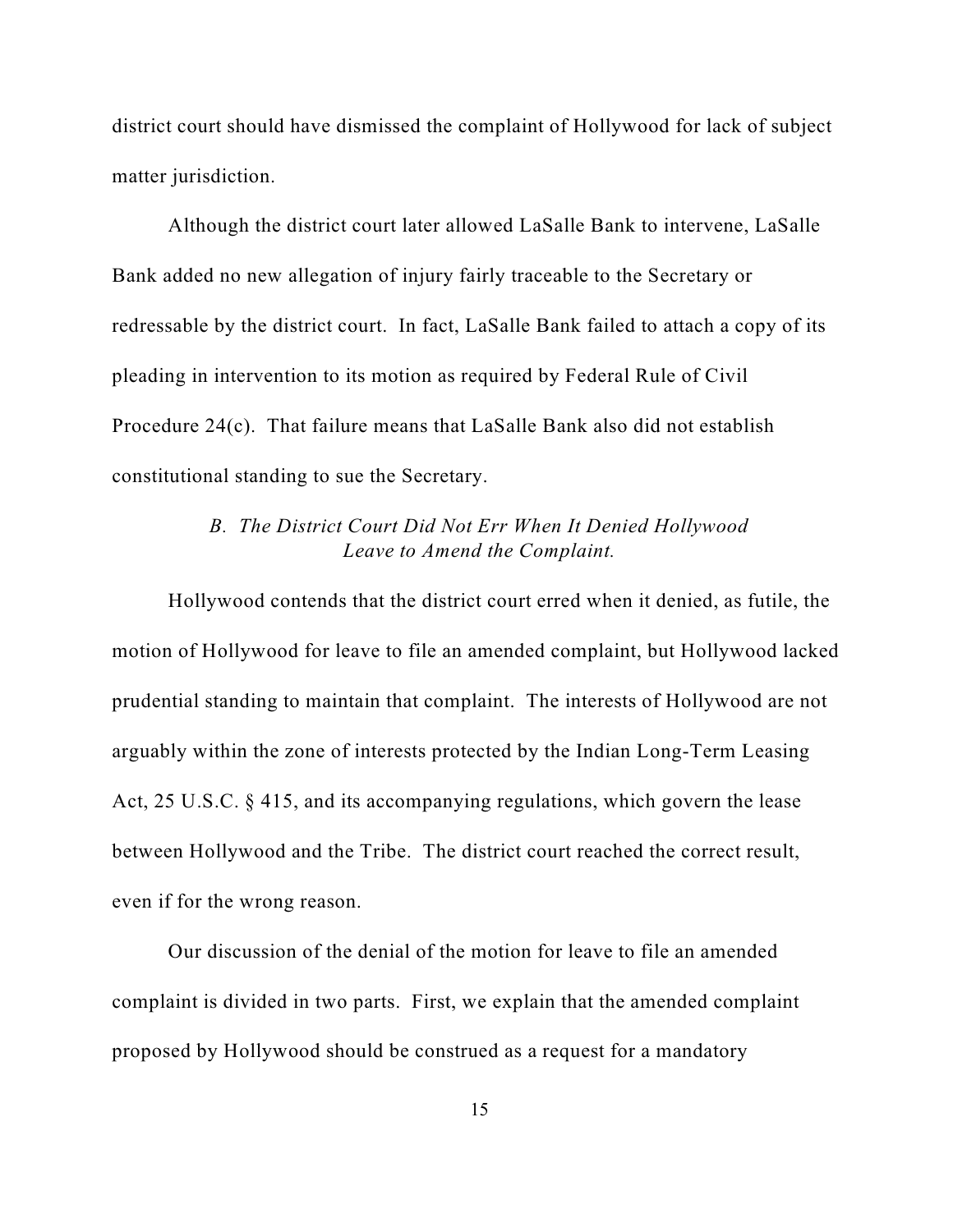injunction against the Secretary under the Administrative Procedure Act, 5 U.S.C. § 551 et seq. Second, we explain that the proposed amendment of the complaint was futile because Hollywood lacked prudential standing; the interests of Hollywood are not arguably within the zone of interests protected by the Indian Long-Term Leasing Act, 25 U.S.C. § 415, and its accompanying regulations, which govern the lease between Hollywood and the Tribe.

1. The Amended Complaint Should Be Construed as a Request for a Mandatory Injunction under the Administrative Procedure Act.

We must determine the nature of the relief requested by Hollywood in the amended complaint before we address its futility. Hollywood cited both the Administrative Procedure Act, 5 U.S.C. § 551 et seq., and the Mandamus and Venue Act, 28 U.S.C. § 1361, as authorities for granting relief in the amended complaint. In a related motion, Hollywood explained that it sought "an injunction to compel the Secretary to enforce the lease by placing Hollywood . . . back into possession of the leasehold premises." Hollywood now argues that the amended complaint sought a mandatory injunction against the Secretary, not a writ of mandamus. The Secretary contends that a writ of mandamus is the only possible remedy.

The Administrative Procedure Act waives the sovereign immunity of the United States to the extent that it permits "[a] person suffering legal wrong because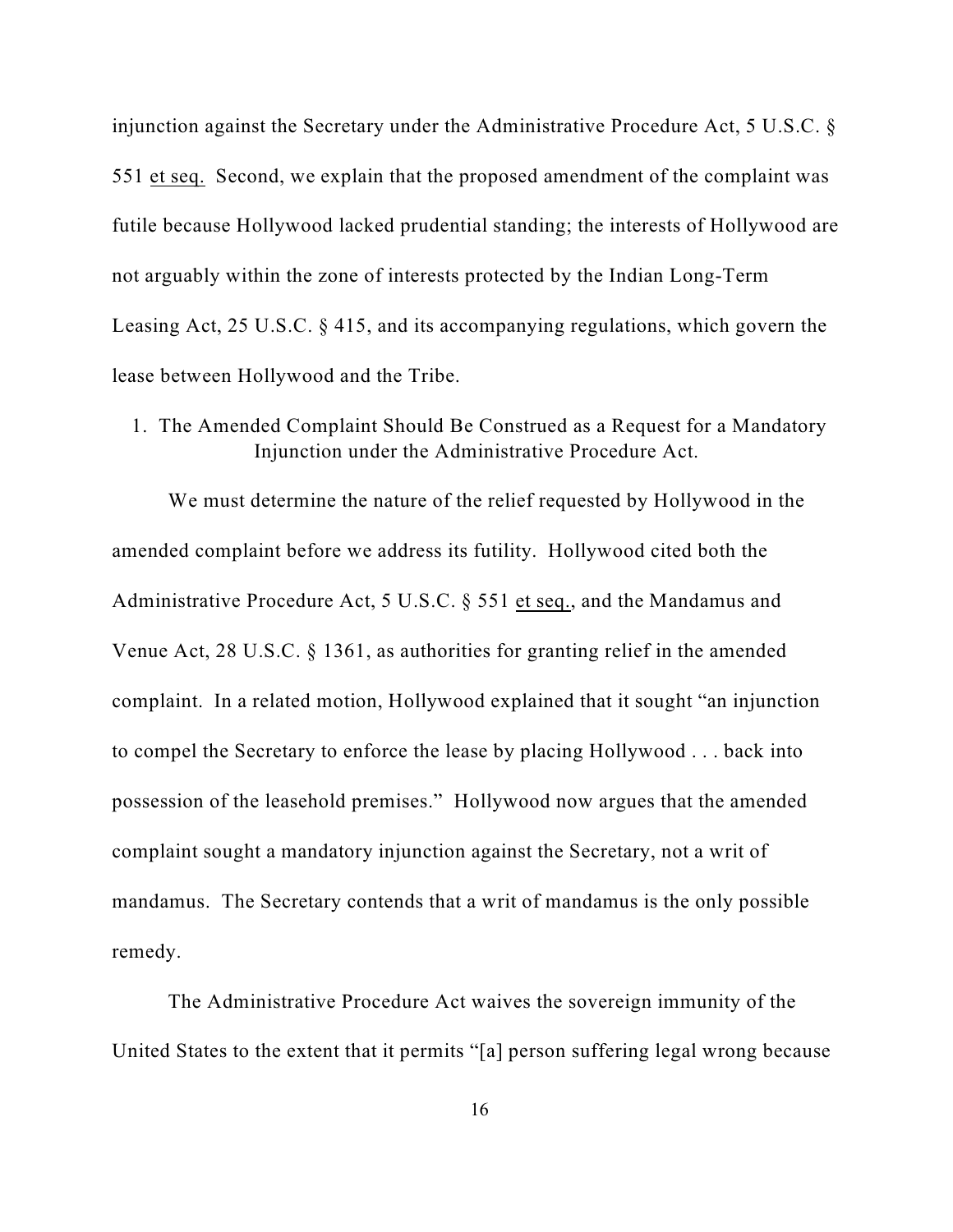of agency action" to "seek[] relief other than money damages" in federal court. 5 U.S.C. § 702. "Agency action" includes "failure to act." Id. § 551(13). The Act provides that "[t]he form of proceeding for judicial review" may "includ[e] . . . [a] mandatory injunction . . . in a court of competent jurisdiction." Id. § 703. The Act also provides that "the reviewing court shall . . . compel agency action unlawfully withheld or unreasonably delayed." Id. § 706. "[A] claim under § 706(1) can proceed only where a plaintiff asserts that an agency failed to take a discrete agency action that it is required to take." Norton v. S. Utah Wilderness Alliance, 542 U.S. 55, 64, 124 S. Ct. 2373, 2379 (2004) (alteration in original).

The Mandamus and Venue Act provides, "The district courts shall have original jurisdiction of any action in the nature of mandamus to compel an officer or employee of the United States or any agency thereof to perform a duty owed to the plaintiff." 28 U.S.C. § 1361. A district court may grant a petition for a writ of mandamus if the defendant owes the plaintiff a "clear nondiscretionary duty" and the plaintiff has "exhausted all other avenues of relief." Heckler v. Ringer, 466 U.S. 602, 616, 104 S. Ct. 2013, 2022 (1984); Lifestar Ambulance Serv., Inc. v. United States, 365 F.3d 1293, 1295 (11th Cir. 2004). A writ of mandamus will not be granted if alternative remedies are available. Heckler, 466 U.S. at 616, 104 S. Ct. at 2022; Cash v. Barnhart, 327 F.3d 1252, 1258 (11th Cir. 2003).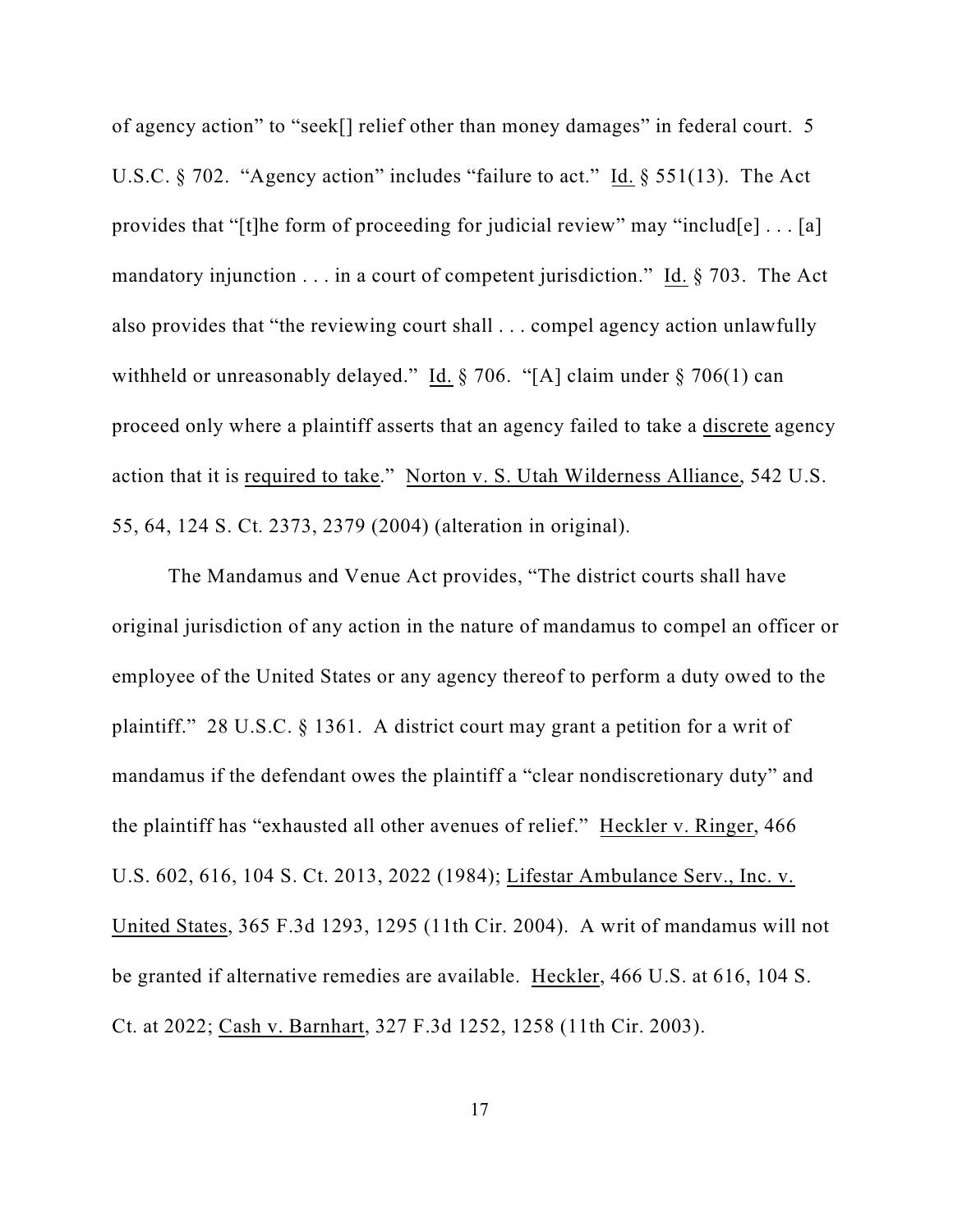The Supreme Court has construed a request for a writ of mandamus against the Secretary of Commerce as a complaint under section 706 of the Administrative Procedure Act, Japan Whaling Ass'n v. Am. Cetacean Soc'y, 478 U.S. 221, 230 n.4, 106 S. Ct. 2860, 2866 n.4 (1986), and its decision is instructive. Based on that decision, the Ninth Circuit construed a complaint that requested relief under both the Mandamus and Venue Act and the Administrative Procedure Act as a complaint under the Administrative Procedure Act because "the relief sought [was] essentially the same" under either approach. Independence Mining Co. v. Babbitt, 105 F.3d 502, 507 (9th Cir. 1997). The Ninth Circuit also "question[ed] the [availability] of the traditional mandamus remedy . . . where there [was] an adequate remedy under the [Administrative Procedure Act]." Id. at 507 n.6. The Third Circuit similarly concluded that the availability of injunctive relief under the Administrative Procedure Act means that the "grant of a writ of mandamus would be improper." Stehney v. Perry, 101 F.3d 925, 934 (3d Cir. 1996).

Based on the approach of the Supreme Court in Japan Whaling, the amended complaint proposed by Hollywood is best construed as a request for a mandatory injunction against the Secretary under the Administrative Procedure Act. The proposed complaint cites the Administrative Procedure Act and seeks to "[c]ompel [the Secretary and Keel] to enforce the [l]ease and the applicable federal law by restoring [Hollywood] to full possession of the leasehold premises." The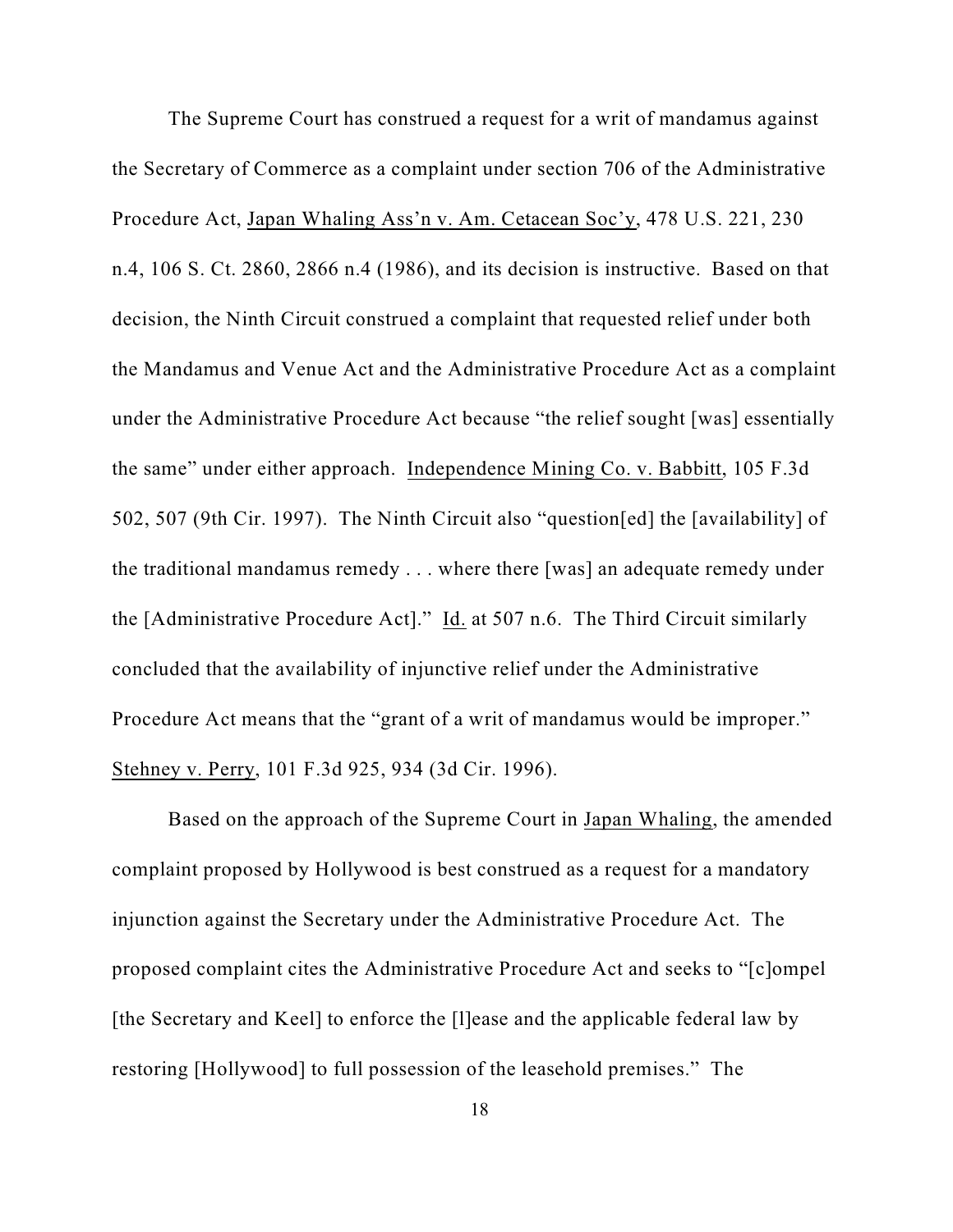availability of relief under the Administrative Procedure Act also forecloses a grant of a writ of mandamus.

2. The Proposed Amendment of the Complaint of Hollywood Was Futile Because Hollywood Lacks Prudential Standing.

When construed as a complaint under the Administrative Procedure Act, the amended complaint is futile because Hollywood lacks prudential standing. The interests of Hollywood are not arguably within the zone of interests protected by the Indian Long-Term Leasing Act and its accompanying regulations. The district court did not err when it denied the motion of Hollywood for leave to amend the complaint.

"In addition to the immutable requirements of Article III, the federal judiciary has also adhered to a set of prudential principles that bear on the question of standing," Bennett v. Spear, 520 U.S. 154, 162, 117 S. Ct. 1154, 1161 (1997) (internal quotation marks omitted), and when a party requests relief under the Administrative Procedure Act, we ask, as part of our review of prudential standing, "whether the interest sought to be protected by the complainant is arguably within the zone of interests to be protected or regulated by the statute . . . in question," Ass'n of Data Processing Serv. Orgs. v. Camp, 397 U.S. 150, 153–54, 90 S. Ct. 827, 830 (1970). The Supreme Court has explained that our inquiry is not so demanding as to deny potential relief to a person whose interests are, at least,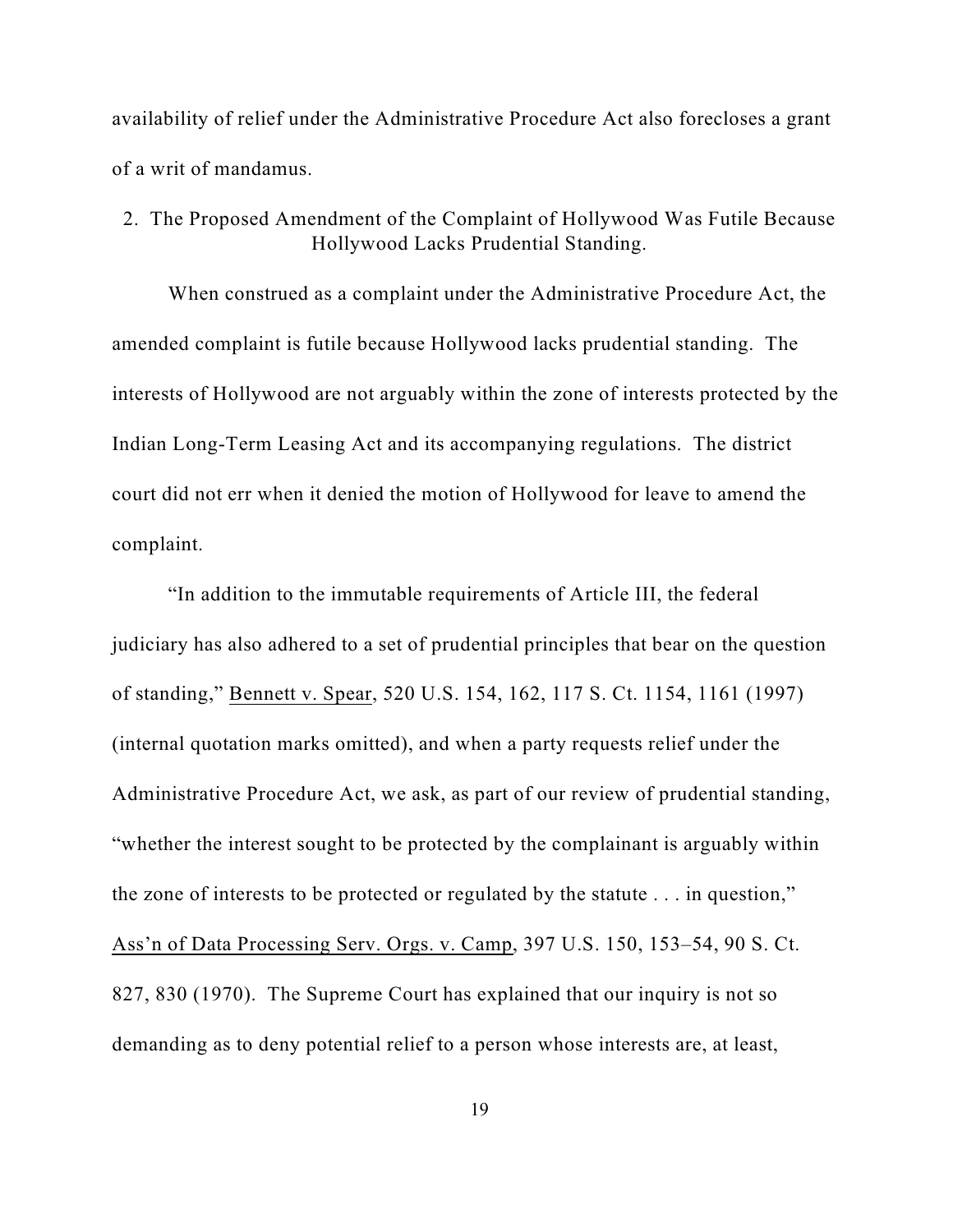arguably protected by the relevant statute:

[I]n applying the "zone of interests" test, we do not ask whether, in enacting the statutory provision at issue, Congress specifically intended to benefit the plaintiff. Instead, we first discern the interests "arguably . . . to be protected" by the statutory provision at issue; we then inquire whether the plaintiff's interests affected by the agency action in question are among them.

### Nat'l Credit Union Admin. v. First Nat'l Bank & Trust Co., 522 U.S. 479, 492, 118

S. Ct. 927, 935 (1998). Under this test, we must examine the Indian Long-Term Leasing Act and its accompanying regulations to determine the interests they arguably protect and then determine whether the interests of Hollywood are among those arguably protected interests.

The interests of Hollywood are not arguably within the zone of interests protected by the Indian Long-Term Leasing Act, which allows "[a]ny restricted Indian lands, whether tribally, or individually owned, [to] be leased by the Indian owners, with the approval of the Secretary of the Interior, for public, religious, educational, recreational, residential, or business purposes." 25 U.S.C. § 415(a). The Secretary's approval of leases of Indian land "is consistent with the longstanding relationship between Indians and the government in which the government acts as a fiduciary with respect to Indian property." Saguaro Chevrolet, Inc. v. United States, 77 Fed. Cl. 572, 577–78 (2007). That fiduciary relationship requires the federal government to act for the benefit of Indian landowners because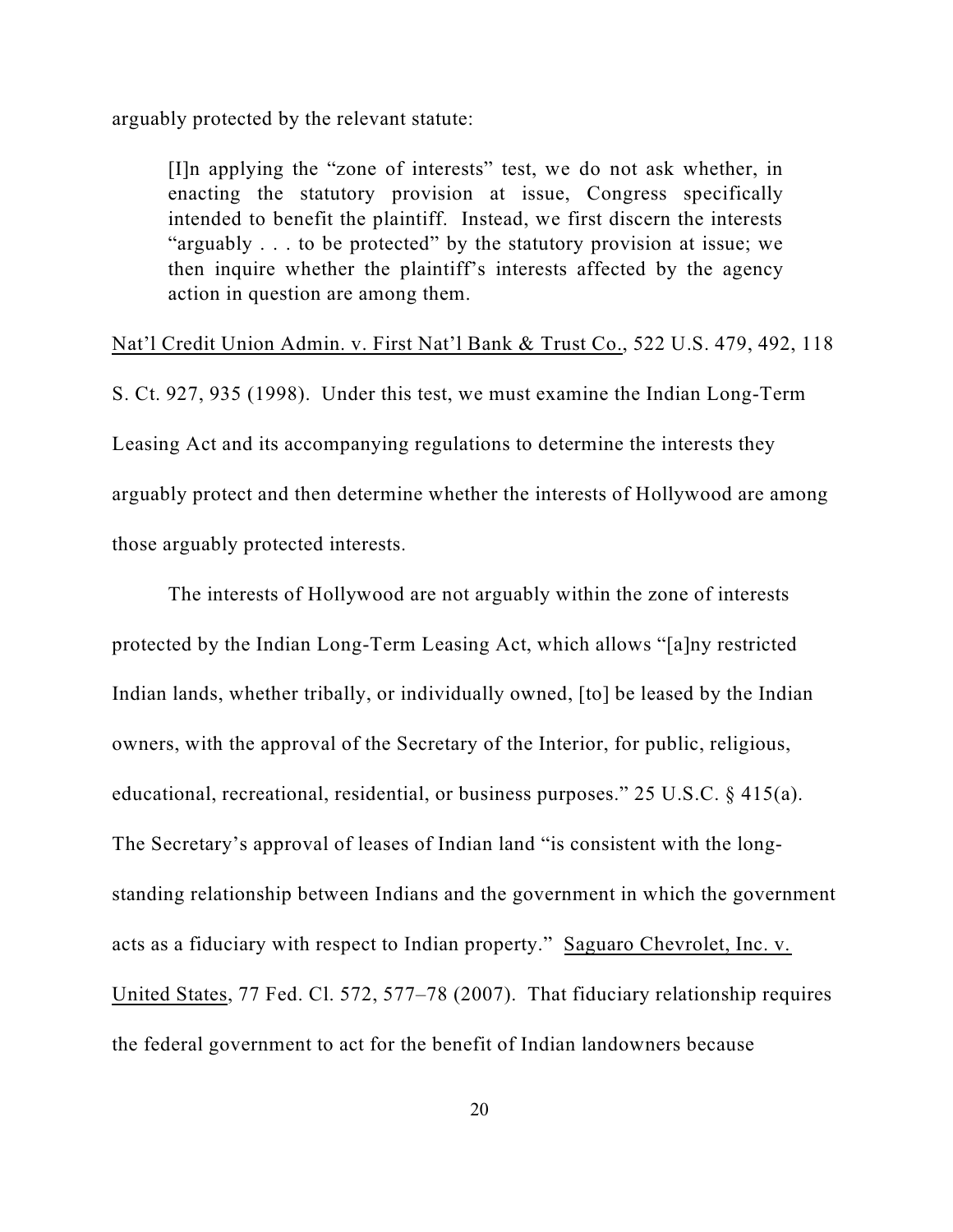Congress intended section 415 "to protect Indian tribes and their members." San Xavier Dev. Auth., 237 F.3d at 1153; see also Utah v. U.S. Dep't of Interior, 45 F. Supp. 2d 1279, 1283–84 (D. Utah 1999).

The same is true of the corresponding regulations, which charge the Bureau of Indian Affairs with regulating leases under section 415. See generally 25 C.F.R. pt. 162. Subpart A, id. §§ 162.100–162.113, and subpart F, id. §§

162.600–162.623, regulate non-agricultural leases. The Bureau promulgated these

regulations for several purposes: to assist Indian landowners, id. §§ 162.107(a),

162.108(a); to protect the interests of Indian landowners, id. §§ 162.102(c),

162.105(a), 162.107(a), 162.108(b), 162.604(b)(3) and (d), 162.617(a), 162.620(b);

to enable the Bureau to take action to recover possession on behalf of the Indian

landowners, id. §§ 162.106(a), 162.108(b), 162.623; and to preserve the value of

Indian lands, id. §§ 162.102(c), 162.107(a), 162.108(b). The regulation that

addresses the "responsibilities" of the Bureau "in administering and enforcing

leases" provides that the Bureau acts to protect the interests of Indian tribes:

(a) We will ensure that tenants meet their payment obligations to Indian landowners, through the collection of rent on behalf of the landowners and the prompt initiation of appropriate collection and enforcement actions. We will also assist landowners in the enforcement of payment obligations that run directly to them, and in the exercise of any negotiated remedies that apply in addition to specific remedies made available to us under these or other regulations.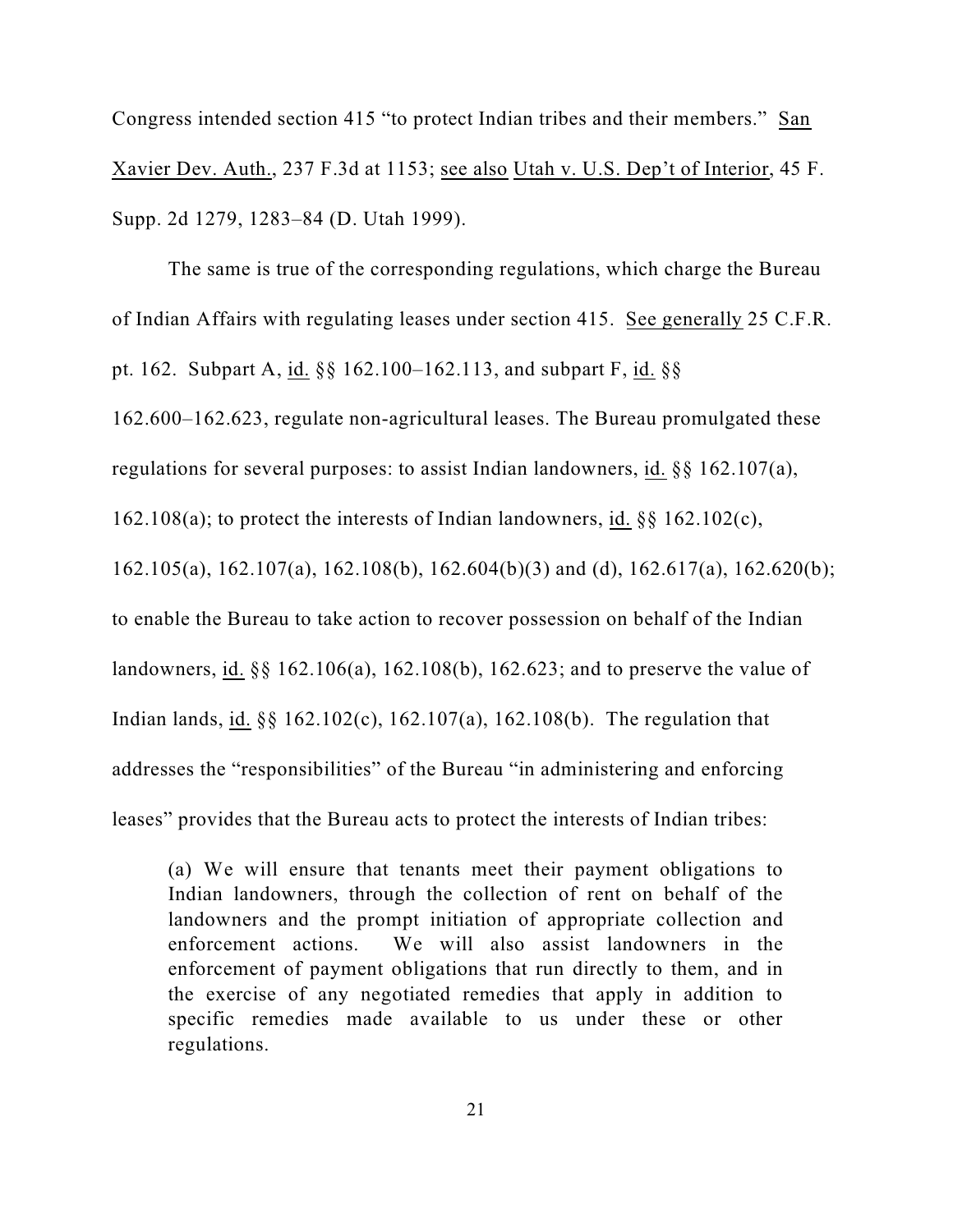(b) We will ensure that tenants comply with the operating requirements in their leases, through appropriate inspections and enforcement actions as needed to protect the interests of the Indian landowners and respond to concerns expressed by them. We will take immediate action to recover possession from trespassers operating without a lease, and take other emergency action as needed to preserve the value of the land.

25 C.F.R. § 162.108. The Eighth Circuit has held that a nontribal lessee of Indian land lacked standing to sue the Secretary of the Interior under section 415 because Congress intended section 415 "to protect only Native American interests," Rosebud Sioux Tribe, 286 F.3d at 1036–37, and we agree. See also San Xavier Dev. Auth., 237 F.3d at 1153 (lessee of Indian land lacked prudential standing to sue under 25 U.S.C. § 416, a related statute that governs leases of land located within the San Xavier Indian Reservation, because the statute and accompanying regulations did not provide a remedy for the lessee). Section 415 and its accompanying regulations protect Indian landowners, not nontribal lessees.

Hollywood argues that section 415 and its accompanying regulations empower the Secretary to enforce a lease of Indian land for the mutual benefit of both parties to the lease, but the texts of those laws say otherwise. The regulation that addresses the Secretary's enforcement authority, for example, provides, "We will ensure that tenants comply with the operating requirements in their leases, through appropriate inspections and enforcement actions as needed to protect the interests of the Indian landowners." 25 C.F.R. § 162.108(b). This authority to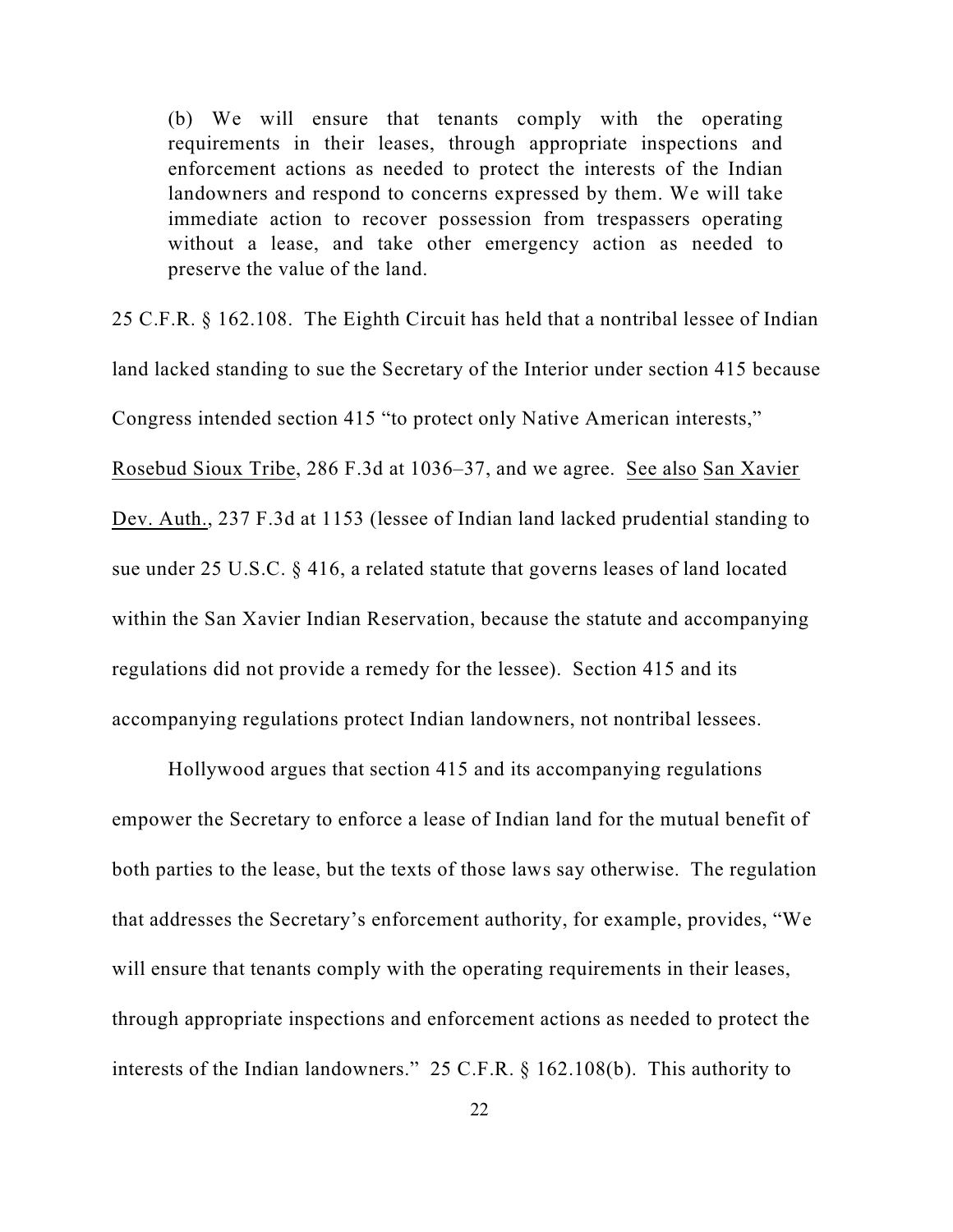enforce leases is not for the mutual benefit of both parties; the regulation empowers the Secretary to enforce leases only for the benefit of Indian landowners. Because Hollywood is not an Indian landowner, its interests as a nontribal lessee of Indian land do not arguably fall within the zone of interests protected by section 415 and its accompanying regulations.

Hollywood also argues that the Secretary's authority to enforce leases includes the authority to eject a trespassing tribe, but the plain language of the regulations again fails to support this argument. The regulations define "[t]respass" as "an unauthorized possession, occupancy, or use of Indian land." Id. § 162.101. The regulations that address the Secretary's enforcement authority over trespassers empower him to "take action to recover possession on behalf of the Indian landowners." Id.  $\S$  162.106(a), 162.623. Even if we were to describe the Tribe as a trespasser on tribal land, Hollywood would still not fall within the zone of protected interests because the regulations empower the Secretary to eject trespassers for the benefit of only Indian landowners.

Hollywood relies on Yavapai-Prescott Indian Tribe v. Watt, 707 F.2d 1072 (9th Cir. 1983), but that decision lends no support to its argument. In Yavapai-Prescott, an Indian tribe sought relief in a district court after the Interior Board of Indian Appeals had reinstated a lease that the tribe had unilaterally terminated. The Ninth Circuit held that section 415 and its accompanying regulations require the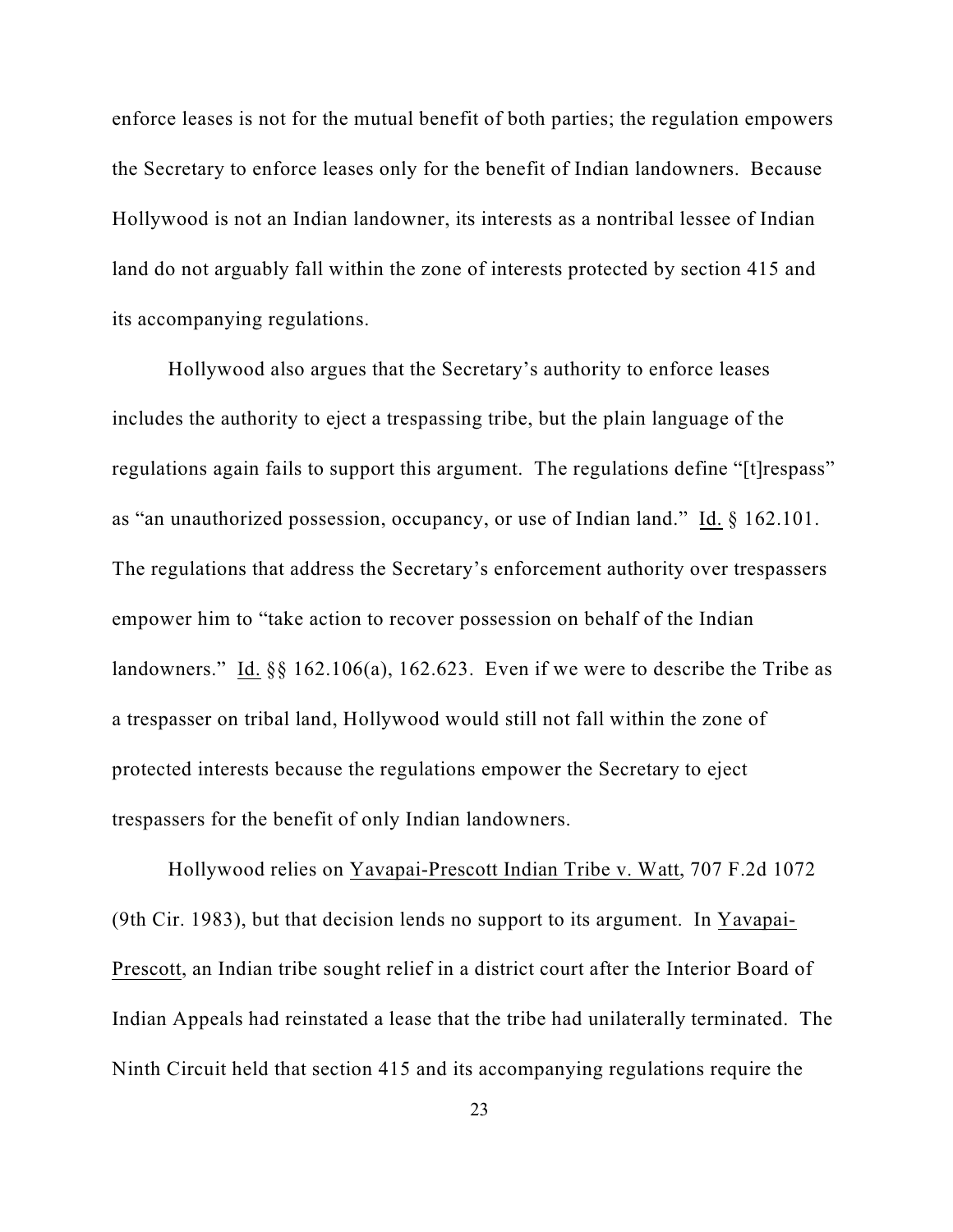involvement of the Secretary in lease cancellations, id. at 1075–76, but that grant of authority is not in dispute here. It is undisputed that an appointee of the Secretary has already determined that Hollywood did not breach the lease. Whether the Interior Board of Indian Appeals will affirm that determination is uncertain, as the administrative appeal filed by the Tribe remains pending, but the outcome of that administrative appeal does not affect our analysis.

Hollywood argues that it must be able to seek relief against the Secretary, lest there be no remedy for a wrongful eviction by the Tribe, but this argument fails for two reasons. First, a judicial remedy is often unavailable for contractors who have disputes with Indian tribes because of tribal sovereign immunity. See, e.g., Kiowa Tribe of Okla. v. Mfg. Techs., Inc., 523 U.S. 751, 118 S. Ct. 1700 (1998). Second, our conclusion that Hollywood lacks prudential standing does not mean that lessees of tribal lands have no remedy whatsoever. Lessees may potentially obtain contractual waivers of sovereign immunity or seek relief in tribal courts or administrative processes. Whether Hollywood can now pursue these alternative forms of relief is irrelevant to our holding that Hollywood lacks prudential standing to seek relief against the Secretary under section 415 and its accompanying regulations.

Hollywood finally contends that the Secretary has the authority to enforce the lease in its favor because the Secretary represented to the district court that, if an